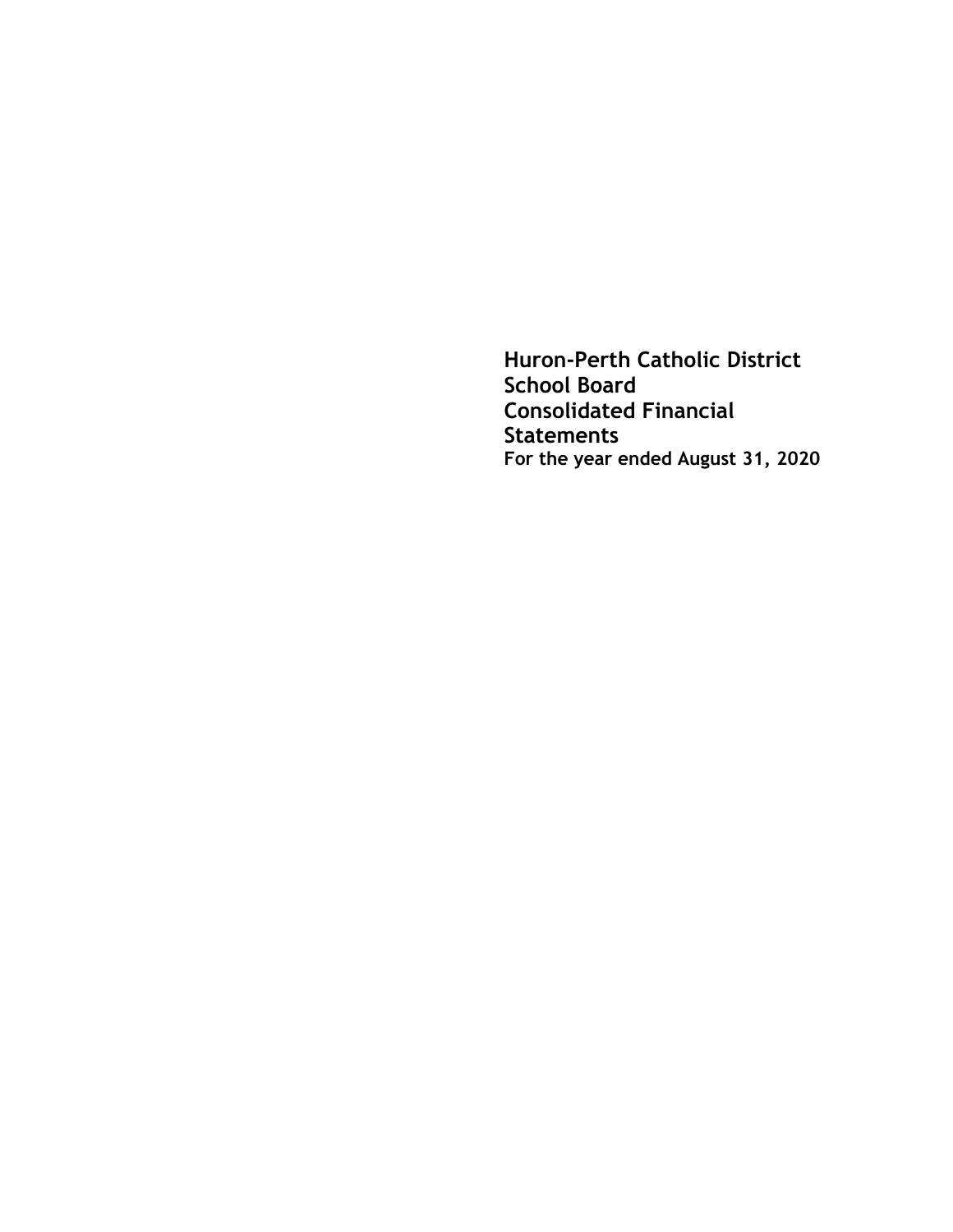## **Consolidated Financial Statements**

**For the year ended August 31, 2020**

|                                                     | Contents |
|-----------------------------------------------------|----------|
| Huron-Perth Catholic District School Board          |          |
| Management Report                                   |          |
| Independent Auditors' Report                        | $3 - 5$  |
| <b>Consolidated Statement of Financial Position</b> | 6        |
| <b>Consolidated Statement of Operations</b>         |          |
| <b>Consolidated Statement of Cash Flows</b>         | 8        |
| Consolidated Statement of Change in Net Debt        | q        |
| Notes to Consolidated Financial Statements          | 10 - 25  |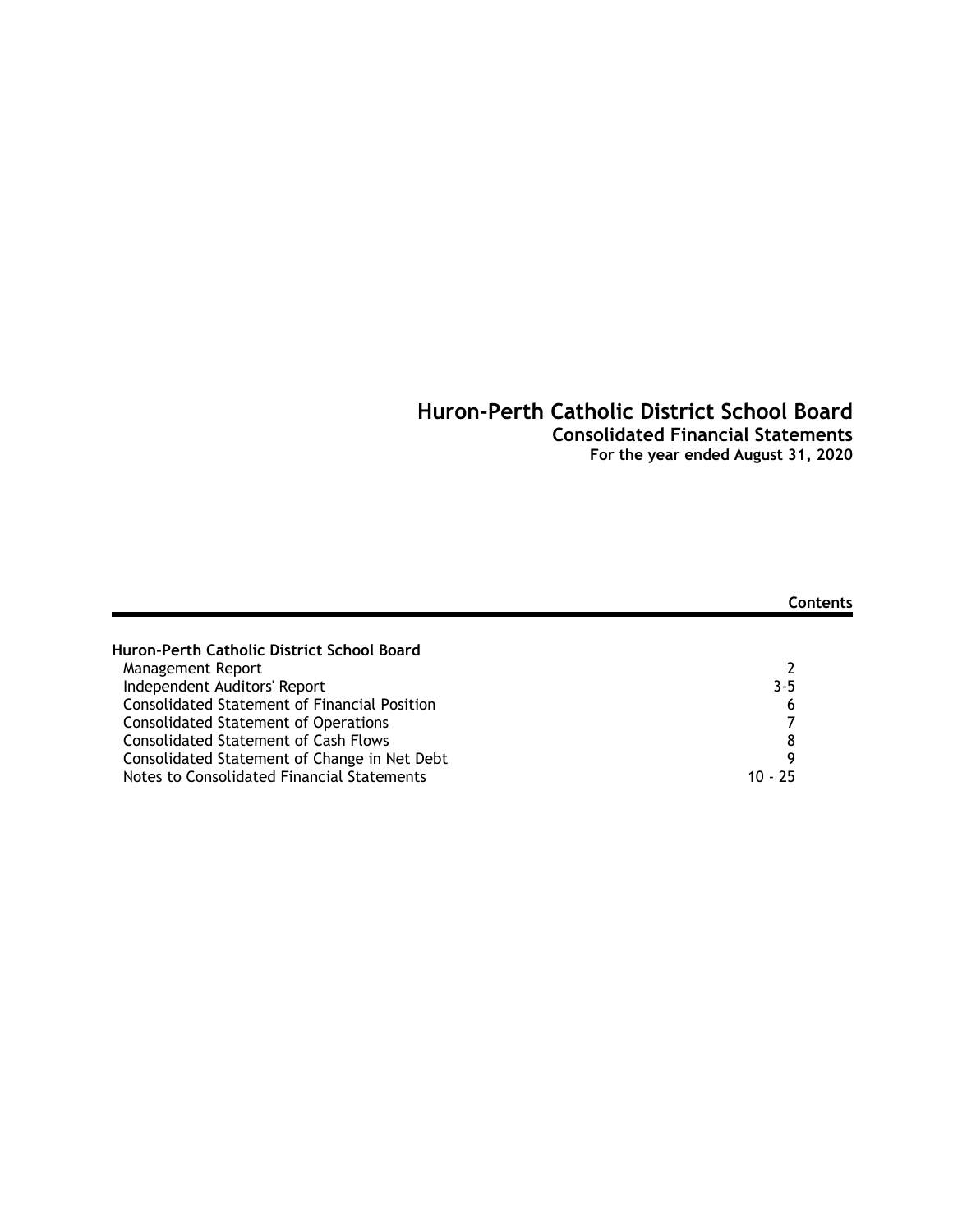

## **MANAGEMENT REPORT**

### Year ended August 31, 2020

#### Management's Responsibility for the Consolidated Financial Statements

The accompanying consolidated financial statements of the Huron-Perth Catholic District School Board are the responsibility of the Board management and have been prepared in accordance with the Financial Administration Act, supplemented by Ontario Ministry of Education memorandum 2004:B2 and Ontario Regulation 395/11 of the Financial Administration Act, as described in Note 1 to the consolidated financial statements.

The preparation of consolidated financial statements necessarily involves the use of estimates based on management's judgement, particularly when transactions affecting the current accounting period cannot be finalized with certainty until future periods.

Board management maintains a system of internal controls designed to provide reasonable assurance that assets are safeguarded, transactions are properly authorized and recorded in compliance with legislative and regulatory requirements, and reliable financial information is available on a timely basis for preparation of the consolidated financial statements. These systems are monitored and evaluated by management.

The Audit Committee of the Board meets with the external auditors to review the consolidated financial statements and discuss any significant financial reporting or internal control matters prior to the Board's approval of the consolidated financial statements.

The consolidated financial statements have been audited by BDO Canada LLP, independent external auditors appointed by the Board. The accompanying Independent Auditors' Report outlines their responsibilities, the scope of their examination and their opinion on the Board's consolidated financial statements.

**Director of Education** 

**Superintendent of Business** 

**November 12, 2020** 

3927 Perth Road 180, PO Box 70, Dublin, Ontario N0K 1E0 • 519-345-2440 / 800-265-8508 huronperthcatholic.ca @hpcdsb facebook.com/hpcdsb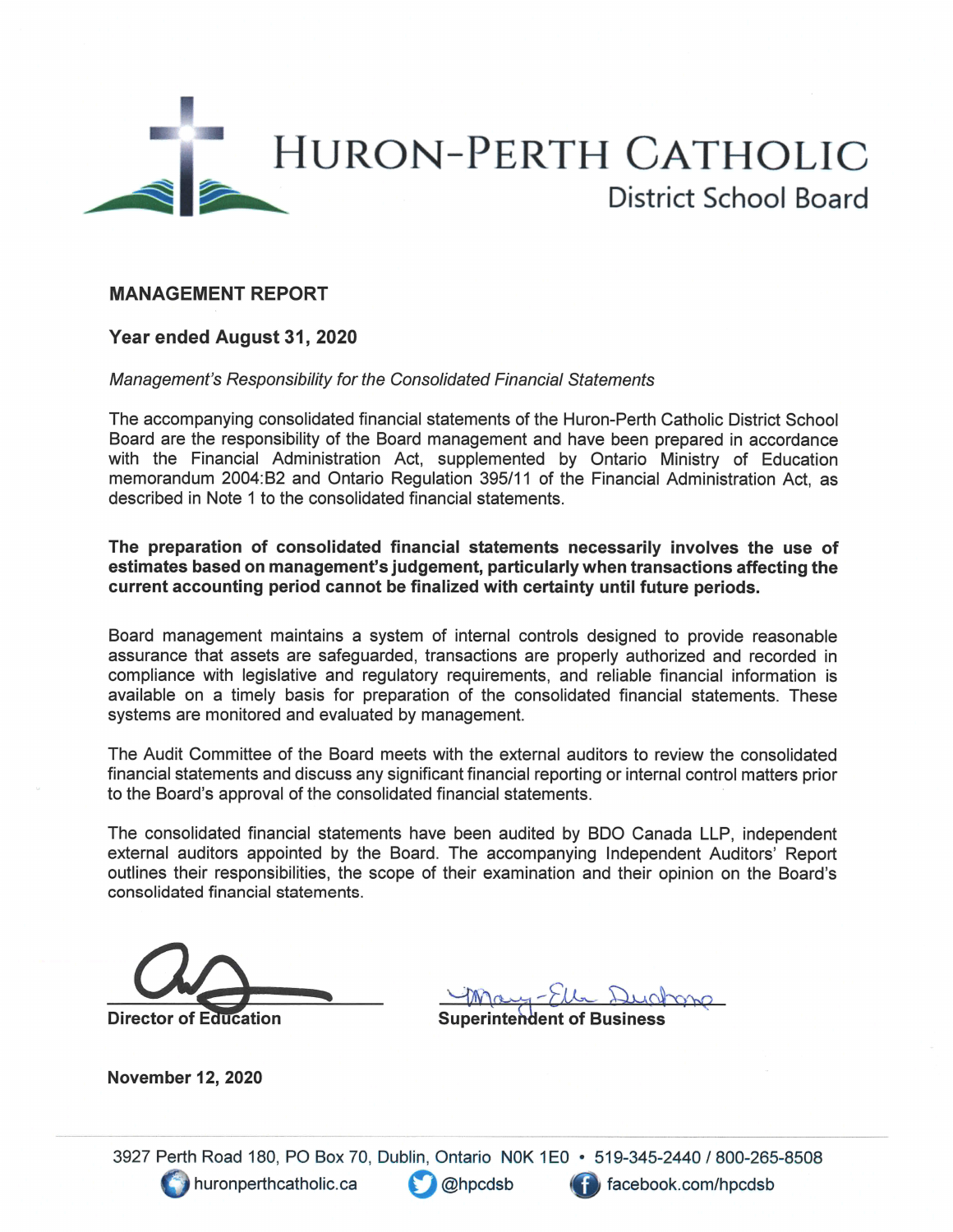

Tel: 519 271 2491 Fax: 519 271 4013 **www.bdo.ca**

BDO Canada LLP 380 Hibernia Street Stratford ON N5A 5W3 Canada

## **Independent Auditors' Report**

#### **To the Board of Trustees of the Huron-Perth Catholic District School Board**

We have audited the consolidated financial statements of Huron-Perth Catholic District School Board ("the Board"), which comprise the consolidated statement of financial position as at August 31, 2020, the consolidated statements of operations, changes in net debt and cash flows for the year then ended, and notes to the financial statements, including a summary of significant accounting policies.

In our opinion, the accompanying consolidated financial statements have been prepared, in all material respects, in accordance with the basis of accounting disclosed in the Summary of Significant Accounting Policies.

#### **Basis for Opinion**

We conducted our audit in accordance with Canadian generally accepted auditing standards. Our responsibilities under those standards are further described in the *Auditor's Responsibilities for the Audit of the Consolidated Financial Statements* section of our report. We are independent of the Board in accordance with the ethical requirements that are relevant to our audit of the consolidated financial statements in Canada, and we have fulfilled our other ethical responsibilities in accordance with these requirements. We believe that the audit evidence we have obtained is sufficient and appropriate to provide a basis for our opinion.

#### **Emphasis of Matter - Basis of Accounting and Restriction on Use**

We draw attention to Note 1 to the financial statements, which describes the basis of accounting. As a result, the financial statements may not be suitable for another purpose. Our opinion is not modified in respect of this matter.

#### **Responsibilities of Management and Those Charged with Governance for the Consolidated Financial Statements**

Management is responsible for the preparation of the consolidated financial statements in accordance with the disclosed basis of accounting, and for such internal control as management determines is necessary to enable the preparation of consolidated financial statements that are free from material misstatement, whether due to fraud or error.

In preparing the consolidated financial statements, management is responsible for assessing the Board's ability to continue as a going concern, disclosing, as applicable, matters related to going concern and using the going concern basis of accounting unless management either intends to liquidate the Board or to cease operations, or has no realistic alternative but to do so.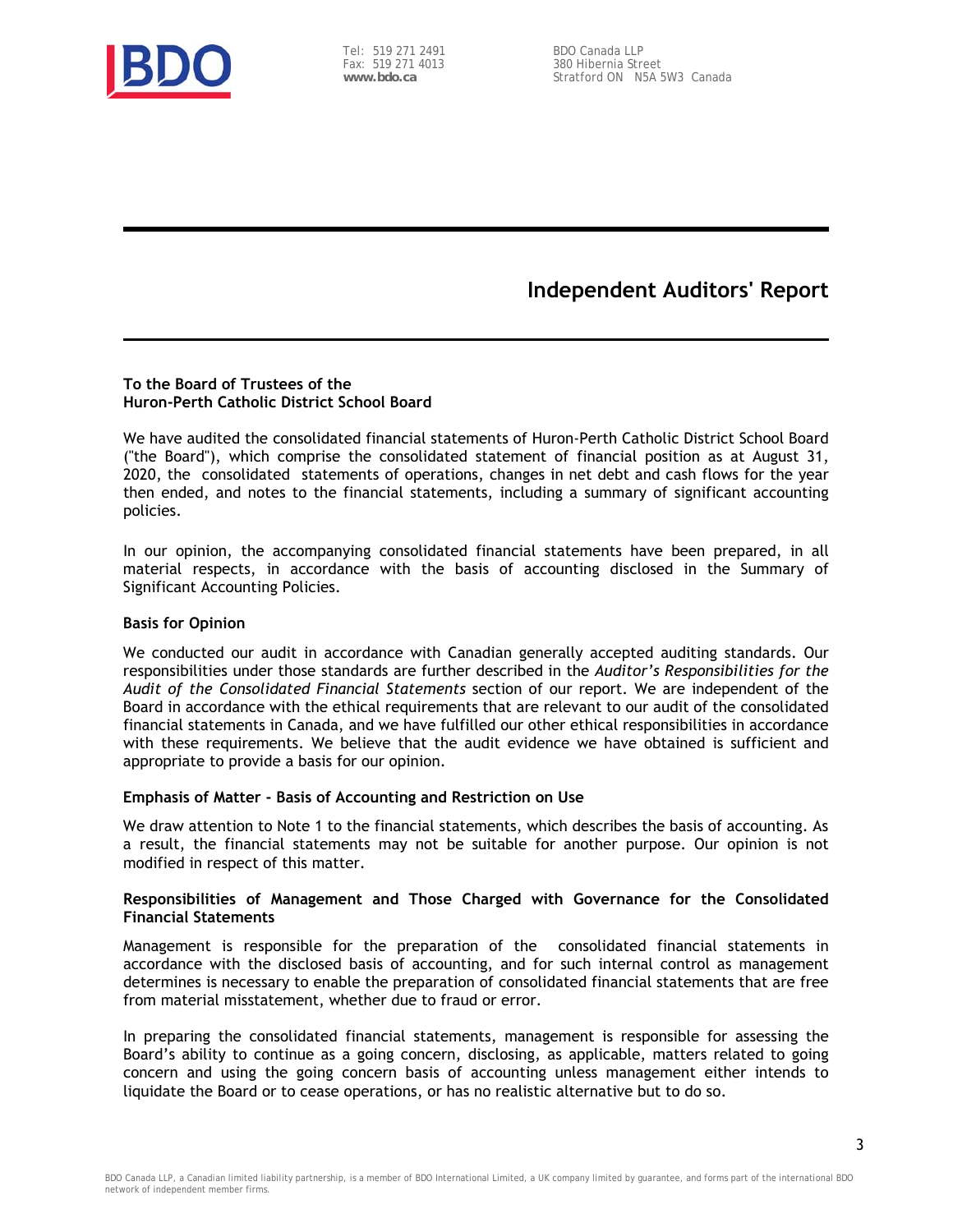Those charged with governance are responsible for overseeing the financial reporting process.

#### **Auditor's Responsibilities for the Audit of the Consolidated Financial Statements**

Our objectives are to obtain reasonable assurance about whether the consolidated financial statements as a whole are free from material misstatement, whether due to fraud or error, and to issue an auditor's report that includes our opinion. Reasonable assurance is a high level of assurance, but is not a guarantee that an audit conducted in accordance with Canadian generally accepted auditing standards will always detect a material misstatement when it exists. Misstatements can arise from fraud or error and are considered material if, individually or in the aggregate, they could reasonably be expected to influence the economic decisions of users taken on the basis of these consolidated financial statements.

As part of an audit in accordance with Canadian generally accepted auditing standards, we exercise professional judgment and maintain professional skepticism throughout the audit. We also:

- Identify and assess the risks of material misstatement of the consolidated financial statements, whether due to fraud or error, design and perform audit procedures responsive to those risks, and obtain audit evidence that is sufficient and appropriate to provide a basis for our opinion. The risk of not detecting a material misstatement resulting from fraud is higher than for one resulting from error, as fraud may involve collusion, forgery, intentional omissions, misrepresentations, or the override of internal control.
- Obtain an understanding of internal control relevant to the audit in order to design audit procedures that are appropriate in the circumstances, but not for the purpose of expressing an opinion on the effectiveness of the Board's internal control.
- Evaluate the appropriateness of accounting policies used and the reasonableness of accounting estimates and related disclosures made by management.
- Conclude on the appropriateness of management's use of the going concern basis of accounting and, based on the audit evidence obtained, whether a material uncertainty exists related to events or conditions that may cast significant doubt on the Board's ability to continue as a going concern. If we conclude that a material uncertainty exists, we are required to draw attention in our auditor's report to the related disclosures in the consolidated financial statements or, if such disclosures are inadequate, to modify our opinion. Our conclusions are based on the audit evidence obtained up to the date of our auditor's report. However, future events or conditions may cause the Board to cease to continue as a going concern.
- Evaluate the overall presentation, structure and content of the consolidated financial statements, including the disclosures, and whether the financial statements represent the underlying transactions and events in a manner that achieves compliance with the disclosed basis of accounting.
- Obtain sufficient appropriate audit evidence regarding the financial information of the entities or business activities within the Board to express an opinion on the consolidated financial statements.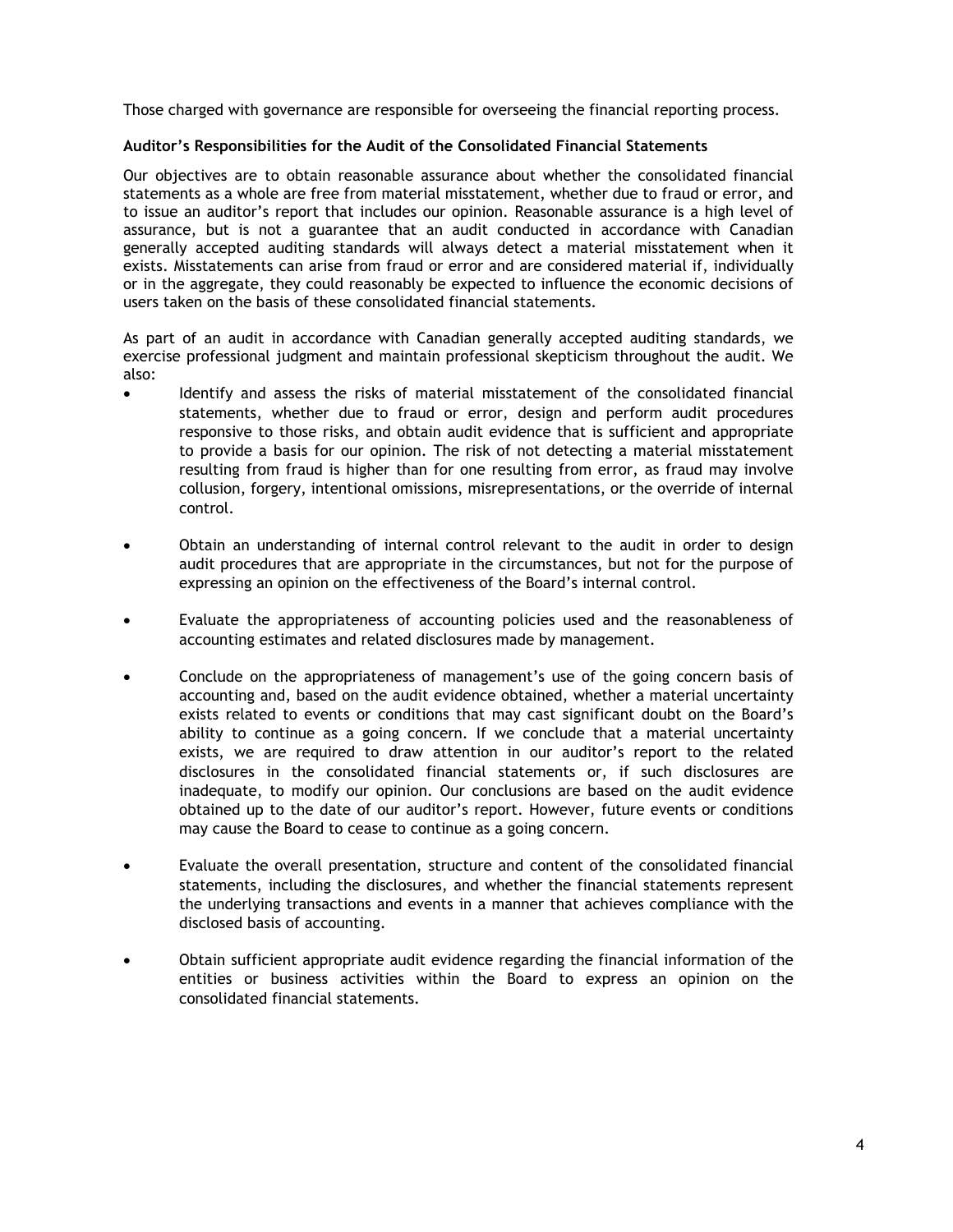We communicate with those charged with governance regarding, among other matters, the planned scope and timing of the audit and significant audit findings, including any significant deficiencies in internal control that we identify during our audit.

## BDO Canada LLP

Chartered Professional Accountants, Licensed Public Accountants

Stratford, Ontario November 12, 2020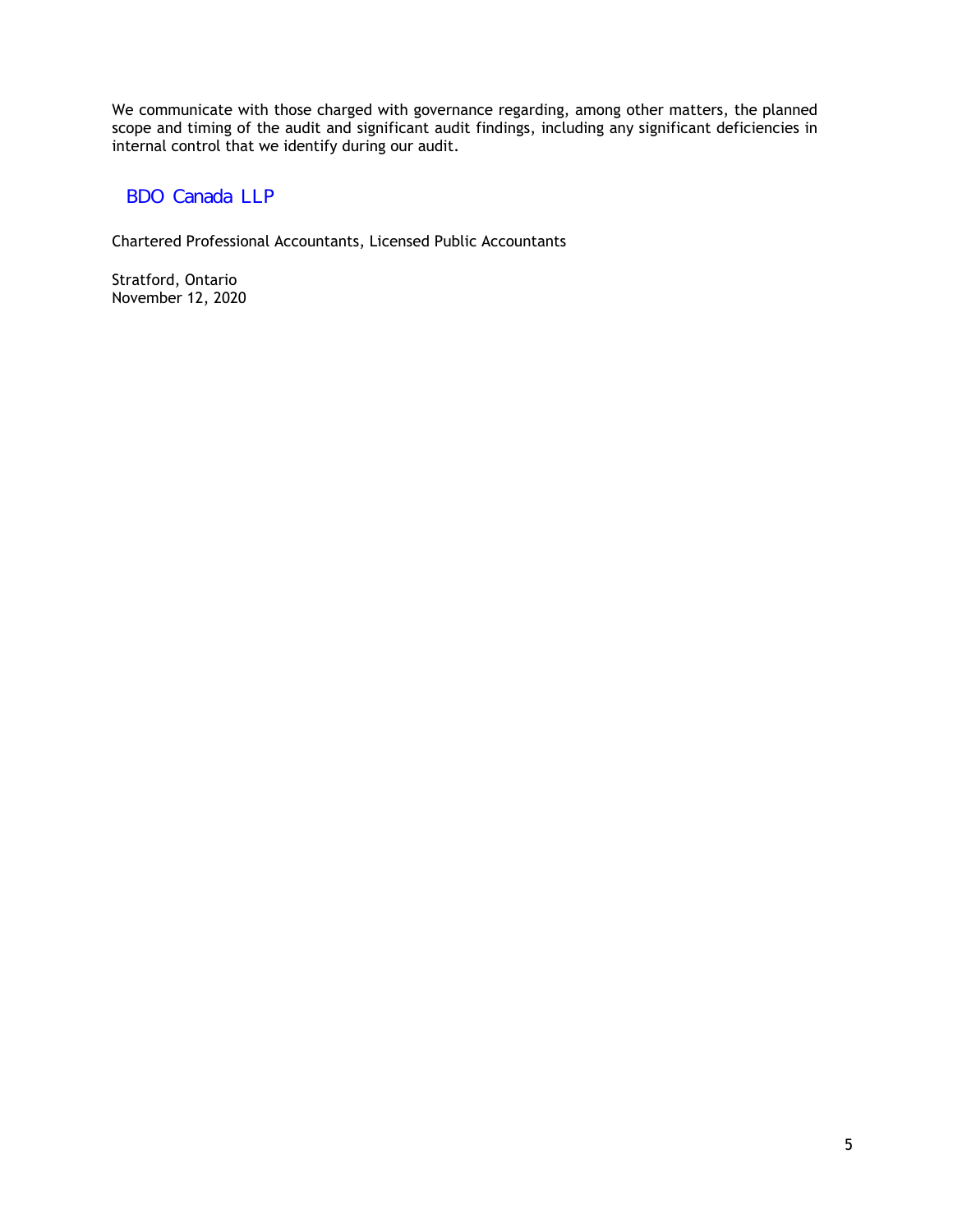## **Consolidated Statement of Financial Position**

| August 31                                            | 2020            | 2019 |                |
|------------------------------------------------------|-----------------|------|----------------|
|                                                      |                 |      |                |
| <b>Financial Assets</b>                              |                 |      |                |
| Cash and cash equivalents                            | \$<br>6,660,784 | \$   | 3,989,057      |
| Accounts receivable                                  |                 |      |                |
| Local government (Note 3)                            | 2,595,663       |      | 1,091,171      |
| Other                                                | 1,109,076       |      | 864,783        |
| Province of Ontario - Grants for Student Needs       |                 |      | 497,162        |
| Province of Ontario - Approved Capital (Note 2)      | 12,105,835      |      | 9,562,638      |
| Province of Ontario - Delayed Grant Payment (Note 2) | 1,833,170       |      | 1,507,150      |
|                                                      | 24,304,528      |      | 17,511,961     |
|                                                      |                 |      |                |
| <b>Financial Liabilities</b>                         |                 |      |                |
| Temporary borrowing (Note 9)                         | 656,721         |      |                |
| Accounts payable and accrued liabilities (Note 4)    | 7,564,406       |      | 2,556,336      |
| Net long-term debt (Note 8)                          | 8,740,337       |      | 9,313,672      |
| Deferred revenue - mandatory (Note 5)                | 1,553,087       |      | 1,324,439      |
| Deferred revenue - other                             | 296,314         |      | 362,867        |
| Deferred capital contributions (Note 6)              | 47,714,272      |      | 44,806,755     |
| Employee future benefits liability (Note 7)          | 2,441,973       |      | 2,338,459      |
|                                                      | 68,967,110      |      | 60,702,528     |
| <b>Net Debt</b>                                      | (44, 662, 582)  |      | (43, 190, 567) |
|                                                      |                 |      |                |
| <b>Non-Financial Assets</b>                          |                 |      |                |
| Prepaid expenses                                     | 403,700         |      | 1,381,649      |
| Tangible capital assets (Note 16)                    | 50,007,883      |      | 47,195,628     |
|                                                      | 50,411,583      |      | 48,577,277     |
| <b>Accumulated Surplus (Note 12)</b>                 | \$5,749,001     | S    | 5,386,710      |

Signature of Director of Education / Secretary

Signed on Behalf of The Board

mlle upo

Signature of Chair of School Board

The accompanying notes are an integral part of these financial statements.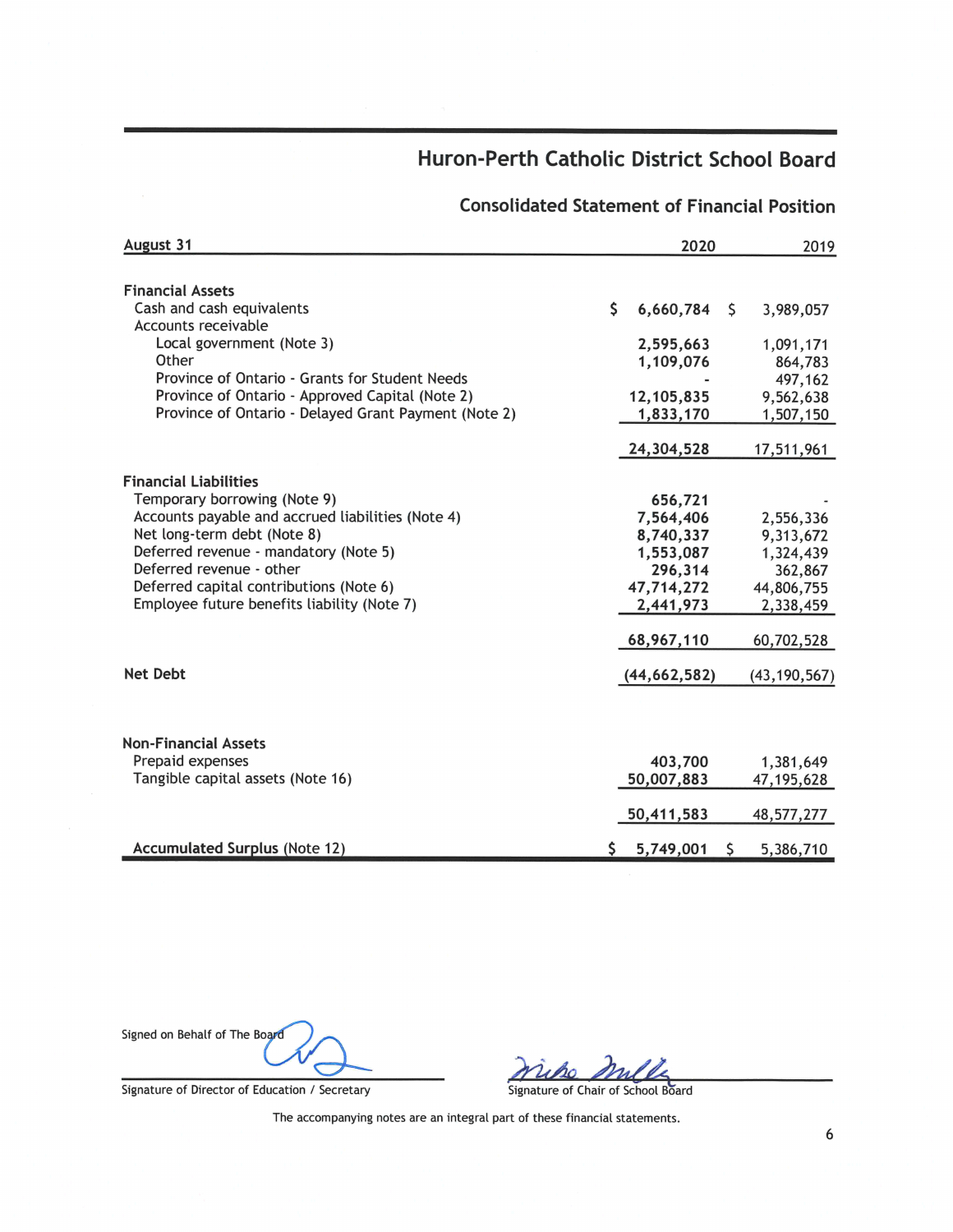|                                                    | <b>Budget</b> |    |            |    |            |
|----------------------------------------------------|---------------|----|------------|----|------------|
| For the year ended August 31                       | 2020          |    | 2020       |    | 2019       |
| <b>Revenues</b>                                    |               |    |            |    |            |
| Provincial legislative grant (Note 13)             | 63,592,027    |    | 60,140,596 |    | 61,751,036 |
| Provincial grants - other (Note 14)                | 1,341,362     |    | 1,232,179  |    | 1,177,713  |
| Deferred capital contributions recognized (Note 6) | 3,185,876     |    | 3,277,365  |    | 3,062,880  |
| Investment income                                  | 80,000        |    | 92,352     |    | 108,961    |
| Other fees and revenues                            | 415,968       |    | 281,315    |    | 525,757    |
| School fundraising                                 | 1,749,189     |    | 972,554    |    | 1,715,189  |
|                                                    | 70,364,422    |    | 65,996,361 |    | 68,341,536 |
| <b>Expenses</b>                                    |               |    |            |    |            |
| Instruction                                        | 50,581,460    |    | 47,846,270 |    | 48,727,495 |
| Administration                                     | 2,840,020     |    | 2,679,845  |    | 2,799,522  |
| Transportation                                     | 5,706,062     |    | 5,410,106  |    | 5,521,047  |
| Pupil accommodation                                | 9,514,112     |    | 8,455,407  |    | 8,674,597  |
| Other                                              | 45,000        |    | 236,290    |    | 273,564    |
| School funded activities                           | 1,749,189     |    | 1,006,152  |    | 1,592,255  |
|                                                    | 70,435,843    |    | 65,634,070 |    | 67,588,480 |
| Annual surplus (deficit)                           | (71, 421)     |    | 362,291    |    | 753,056    |
| Accumulated surplus, beginning of year             | 5,386,710     |    | 5,386,710  |    | 4,633,654  |
| Accumulated surplus, end of year                   | 5,315,289     | S. | 5,749,001  | S. | 5,386,710  |

## **Consolidated Statement of Operations**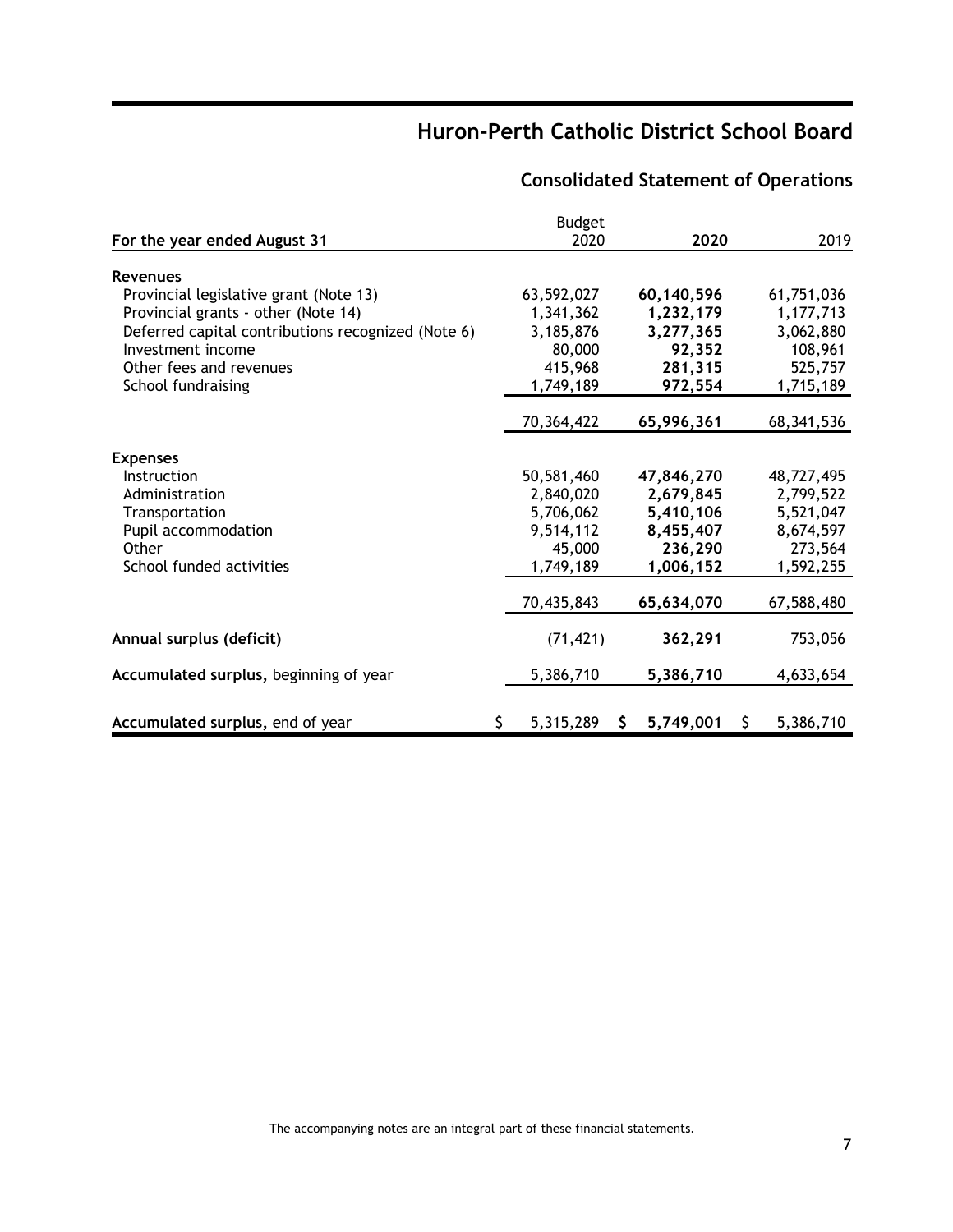## **Consolidated Statement of Cash Flows**

| For the year ended August 31                                                                                 |     | 2020                       | 2019                     |
|--------------------------------------------------------------------------------------------------------------|-----|----------------------------|--------------------------|
| <b>Operations</b>                                                                                            |     |                            |                          |
| Annual surplus                                                                                               | \$  | 362,291                    | \$<br>753,056            |
| Add: Amortization of tangible capital assets<br>Less: Amortization of deferred capital contributions         |     | 3,378,911<br>(3, 277, 365) | 3,137,021<br>(3,062,881) |
|                                                                                                              |     | 101,546                    | 74,140                   |
| Change in non-cash working capital balances<br>Accounts receivable - local government, other, and grants for |     |                            |                          |
| student needs                                                                                                |     | (1, 251, 623)              | (555, 535)               |
| Accounts payable and accrued liabilities                                                                     |     | 5,008,070                  | 38,942                   |
| Deferred revenues - mandatory                                                                                |     | 228,648                    | (1, 472)                 |
| Deferred revenues - other                                                                                    |     | (66, 553)                  | (36, 487)                |
| Employee future benefits liability                                                                           |     | 103,514                    | (68, 842)                |
| Prepaid expenses                                                                                             |     | 977,949                    | 8,167                    |
| Net increase in cash from operations                                                                         |     | 5,463,842                  | 211,969                  |
| <b>Capital transactions</b><br>Acquisition of tangible capital assets                                        |     |                            |                          |
|                                                                                                              |     | (6, 191, 166)              | (2,633,163)              |
| <b>Financing</b>                                                                                             |     |                            |                          |
| Temporary borrowing                                                                                          |     | 656,721                    |                          |
| Delayed grant payment                                                                                        |     | (326, 020)                 | (1,507,150)              |
| Debt repayments                                                                                              |     | (573, 336)                 | (543, 831)               |
| Deferred capital contributions received                                                                      |     | 6,184,882                  | 1,987,612                |
| Decrease in accounts receivable - Province of Ontario,<br>approved capital                                   |     | (2, 543, 196)              | 960,375                  |
|                                                                                                              |     | 3,399,051                  | 897,006                  |
| Increase (decrease) in cash and equivalents during the year                                                  |     | 2,671,727                  | (1,524,188)              |
| Cash and equivalents, beginning of year                                                                      |     | 3,989,057                  | 5,513,245                |
| Cash and equivalents, end of year                                                                            | \$. | 6,660,784                  | \$<br>3,989,057          |

The accompanying notes are an integral part of these financial statements.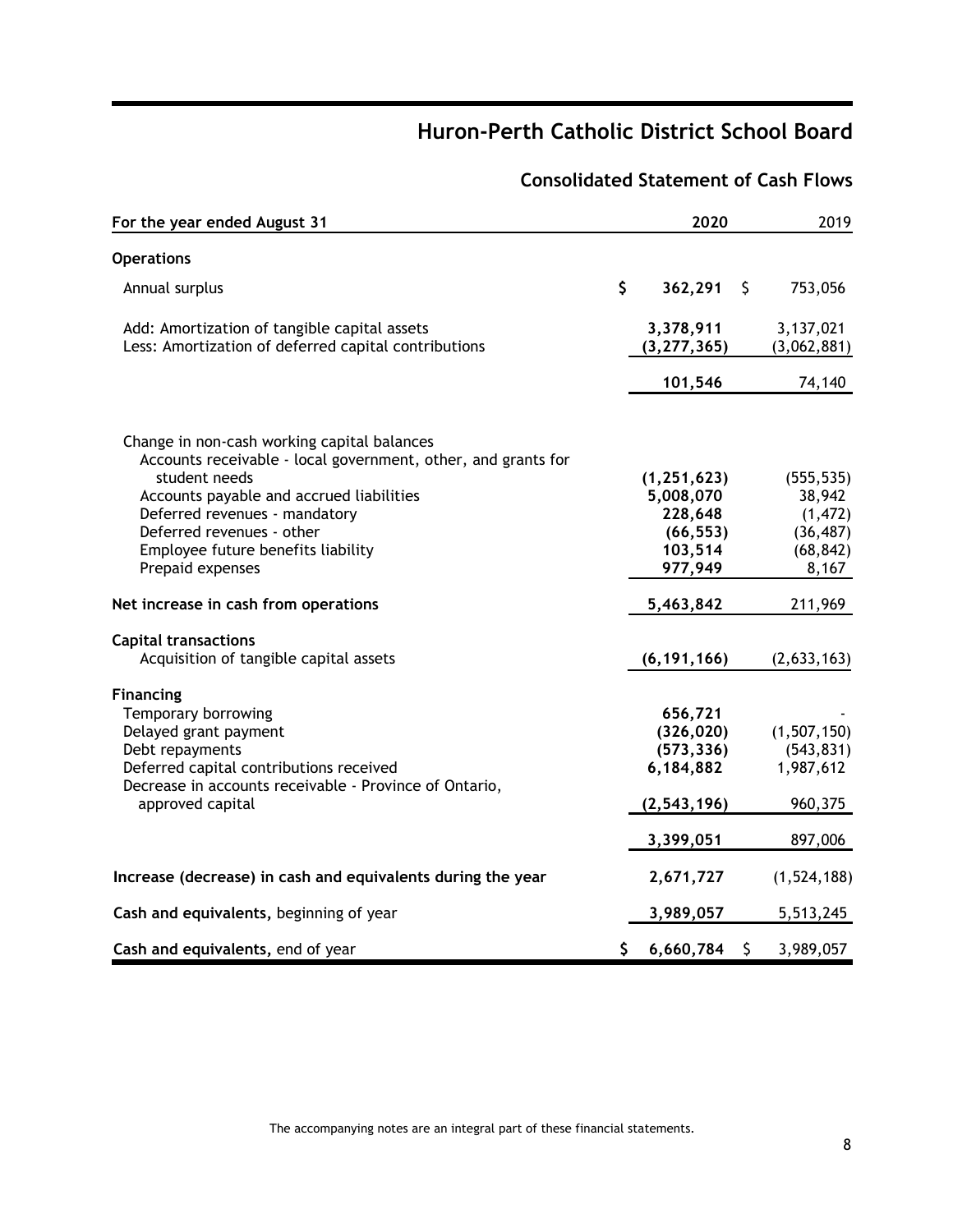## **Consolidated Statement of Change in Net Debt**

| For the year ended August 31                                                                                                                                                 | 2020 |                                                 | 2019 |                                                   |
|------------------------------------------------------------------------------------------------------------------------------------------------------------------------------|------|-------------------------------------------------|------|---------------------------------------------------|
| <b>Annual Surplus</b>                                                                                                                                                        | \$   | 362,291                                         | Ş    | 753,056                                           |
| <b>Tangible Capital Asset Activity</b><br>Acquisition of tangible capital assets<br>Amortization of tangible capital assets                                                  |      | (6, 191, 166)<br>3,378,911                      |      | (2,633,163)<br>3,137,021                          |
|                                                                                                                                                                              |      | (2,812,255)                                     |      | 503,858                                           |
| <b>Other Non-Financial Asset Activity</b><br>Acquisition of supplies inventories<br>Prepayment of expenses<br>Consumption of supplies inventories<br>Use of prepaid expenses |      | (188, 895)<br>(214, 808)<br>54,168<br>1,327,484 |      | (54, 167)<br>(1, 327, 484)<br>51,481<br>1,338,336 |
|                                                                                                                                                                              |      | 977,949                                         |      | 8,166                                             |
| (Increase) decrease in net debt                                                                                                                                              |      | (1,472,015)                                     |      | 1,265,080                                         |
| Net debt at beginning of year                                                                                                                                                |      | (43, 190, 567)                                  |      | (44, 455, 647)                                    |
| Net debt at end of year                                                                                                                                                      |      | \$ (44,662,582) \$ (43,190,567)                 |      |                                                   |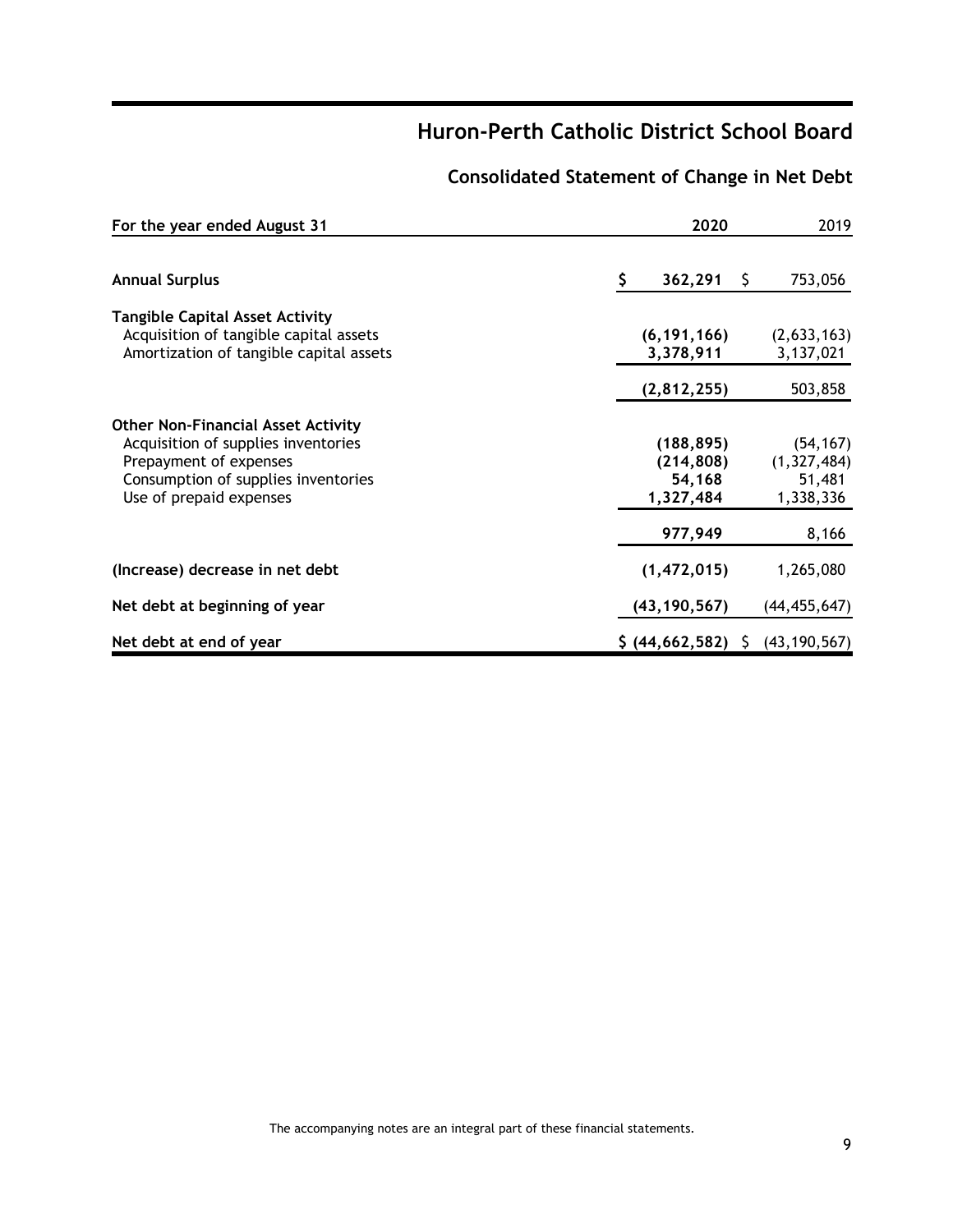### **August 31, 2020**

### **1. SIGNIFICANT ACCOUNTING POLICIES**

The consolidated financial statements are prepared by management in accordance with the basis of accounting described below.

#### **a) Basis of Accounting**

The consolidated financial statements have been prepared in accordance with the Financial Administration Act supplemented by Ontario Ministry of Education memorandum 2004:B2 and Ontario Regulation 395/11 of the Financial Administration Act.

The Financial Administration Act requires that the consolidated financial statements be prepared in accordance with the accounting principles determined by the relevant Ministry of the Province of Ontario. A directive was provided by the Ontario Ministry of Education within memorandum 2004:B2 requiring school boards to adopt Canadian public sector accounting standards commencing with their year ended August 31, 2004 and that changes may be required to the application of these standards as a result of regulation.

In 2011, the government passed Ontario Regulation 395/11 of the Financial Administration Act. The Regulation requires that contributions received or receivable for the acquisition or development of depreciable tangible capital assets and contributions of depreciable tangible capital assets for use in providing services, be recorded as deferred capital contributions and be recognized as revenue in the statement of operations over the periods during which the asset is used to provide service at the same rate that amortization is recognized in respect of the related asset. The regulation further requires that if the net book value of the depreciable tangible capital asset is reduced for any reason other than depreciation, a proportionate reduction of the deferred capital contribution along with a proportionate increase in the revenue be recognized. For Ontario school boards, these contributions include government transfers, externally restricted contributions and, historically, property tax revenue.

The accounting policy requirements under Regulation 395/11 are significantly different from the requirements of Canadian public sector accounting standards which require that:

- Government transfers, which do not contain a stipulation that creates a liability, be recognized as revenue by the recipient when approved by the transferor and the eligibility criteria have been met in accordance with public sector accounting standard PS3410;
- Externally restricted contributions be recognized as revenue in the period in which the resources are used for the purpose or purposes specified in accordance with public sector accounting standard PS3100; and
- Property taxation revenue be reported as revenue when received or receivable in accordance with public sector accounting standard PS3510.

As a result, revenue recognized in the statement of operations and certain related deferred revenues and deferred capital contributions would be recorded differently under Canadian Public Sector Accounting Standards.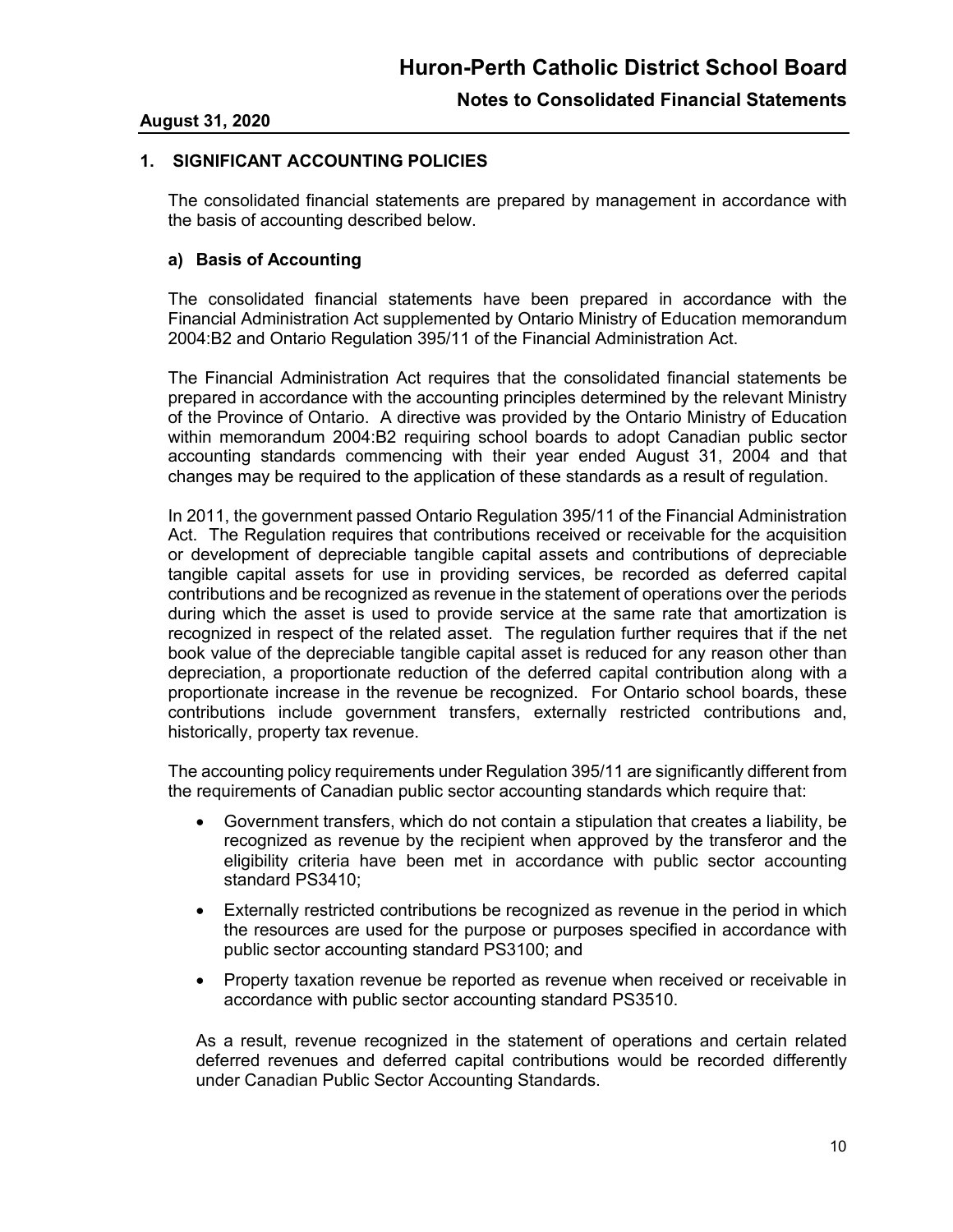### **August 31, 2020**

### **b) Reporting Entity**

The consolidated financial statements reflect the assets, liabilities, revenues and expenses of the reporting entity. The reporting entity is comprised of all organizations accountable for the administration of their financial affairs and resources to the Board and which are controlled by the Board.

School generated funds, which include the assets, liabilities, revenues and expenses of various organizations that exist at the school level and which are controlled by the Board are reflected in the consolidated financial statements.

Inter-departmental and inter-organizational transactions and balances between these organizations are eliminated.

#### **c) Trust Funds**

Trust funds and their related operations administered by the Board are not included in the consolidated financial statements as they are not controlled by the Board.

#### **d) Cash and Cash Equivalents**

Cash and cash equivalents comprise of cash on hand, demand deposits and short-term investments. Short-term investments are highly liquid, subject to insignificant risk of changes in value and have a maturity of less than one year.

#### **e) Deferred Revenue**

Certain amounts are received pursuant to legislation, regulation or agreement and may only be used in the conduct of certain programs or in the delivery of specific services and transactions. These amounts are recognized as revenue in the fiscal year the related expenditures are incurred, or services are performed.

#### **f) Deferred Capital Contributions**

Contributions received or receivable for the purpose of acquiring or developing a depreciable tangible capital asset for use in providing services, or any contributions in the form of depreciable tangible assets received or receivable for use in providing services, are recognized as deferred capital contribution as defined in Ontario Regulation 395/11 of the Financial Administration Act. These amounts are recognized as revenue at the same rate as the related tangible capital asset is amortized. The following items fall under this category:

- Government transfers received or receivable for capital purpose
- Other restricted contributions received or receivable for capital purpose
- Property taxation revenues which were historically used to fund capital assets

#### **g) Retirement and Other Employee Future Benefits**

The Board provides defined retirement and other future benefits to specified employee groups. These benefits include pension, life and accidental death and dismemberment insurance.

As part of ratified labour collective agreements for unionized employees that bargain centrally and ratified central discussions with the Principals and Vice-Principals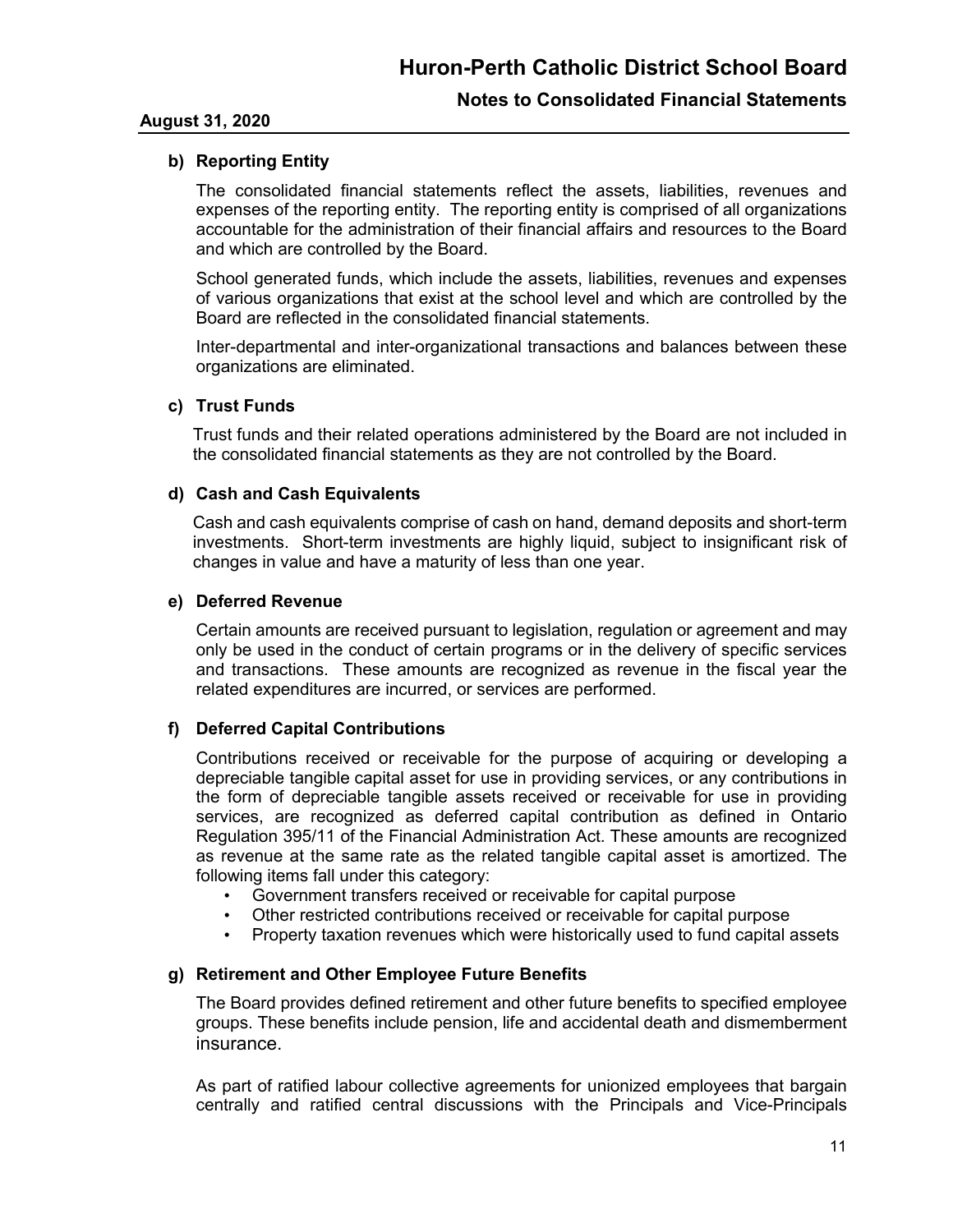### **Notes to Consolidated Financial Statements**

#### **August 31, 2020**

Associations, an Employee Life and Health Trust (ELHT) was established for the Ontario English Catholic Teachers' Association (OECTA) in 2016-17 (excluding daily occasional teachers). The following ELHTs were established in 2017-18: Canadian Union of Public Employees (CUPE) (excluding casual and temporary staff), and ONE-T for non-unionized employees including principals and vice-principals. The ELHTs provide health, life and dental benefits to teachers, education workers (excluding casual and temporary staff), other school board staff and retired workers up to a school board's participation date in the ELHT. These benefits are being provided through a joint governance structure between the bargaining/employee groups, school board trustee associations and the Government of Ontario. The Board is no longer responsible to provide certain benefits to OECTA (February 1, 2017), CUPE (March 1, 2018), Principals and Vice-principals (April 1, 2018), and other school board staff (June 1, 2018). School Boards are required to remit a negotiated amount per full-time equivalency (FTE) on a monthly basis. Funding for the ELHTs is based on the existing benefit funding embedded within the Grants for Student Needs (GSN), additional Ministry funding in the form of a Crown contribution as well as a stabilization adjustment.

The Board has adopted the following policies with respect to accounting for these employee benefits:

(i) The costs of self-insured retirement and other employee future benefit plans are actuarially determined using management's best estimate of salary escalation, accumulated sick days at retirement, insurance and health care cost trends, disability recovery rates, long-term inflation rates and discount rates. The cost of retirement gratuities is actuarially determined using the employee's salary, banked sick days and years of service as at August 31, 2012 and management's best estimate of discount rates. Any actuarial gains and losses arising from changes to the discount rate are amortized over the expected average remaining service life of the employee group.

For self-insured retirement and other employee future benefits that vest or accumulated over the periods of service provided by employees, such as life insurance and health care benefits for retirees, the cost is actuarially determined using the projected benefits method prorated on service. Under this method, the benefit costs are recognized over the expected average service life of the employee group.

For those self-insured benefit obligations that arise from specific events that occur from time to time, such as obligations for worker's compensation and long-term disability, the cost is recognized immediately in the period the events occur. Any actuarial gains and losses that are related to these benefits are recognized immediately in the period they arise.

- (ii) The costs of multi-employer defined pension plan benefits, such as the Ontario Municipal Employees Retirement System pensions, are the employer's contributions due to the plan in the period;
- (iii) The costs of insured benefits are the employer's portion of insurance premiums owed for coverage of employees during the period.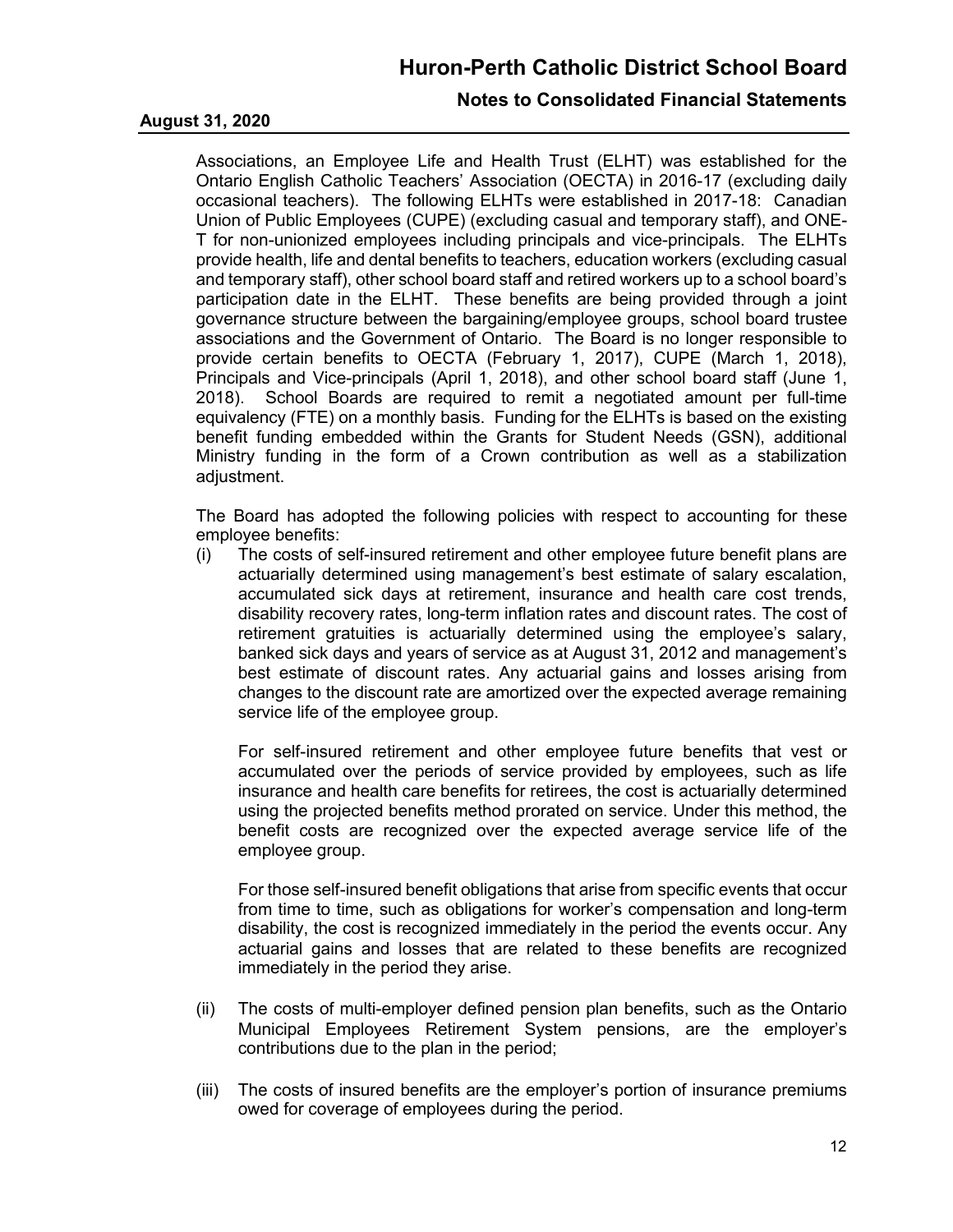## **August 31, 2020**

## **h) Tangible Capital Assets**

Tangible capital assets are recorded at historical cost less accumulated amortization. Historical cost includes amounts that are directly attributable to acquisition, construction, development or betterment of the asset, as well as interest related to financing during construction. When historical cost records were not available, other methods were used to estimate the costs and accumulated amortization.

Leases which transfer substantially all the benefits and risks incidental to ownership of property are accounted for as leased tangible capital assets. All other leases are accounted for as operating leases and the related payments are charged to expenses as incurred.

Tangible capital assets, except land, are amortized on a straight line basis over their estimated useful lives as follows:

| <b>Asset</b>                        | <b>Estimated Useful Life in Years</b> |  |  |  |  |
|-------------------------------------|---------------------------------------|--|--|--|--|
|                                     |                                       |  |  |  |  |
| Land improvements with finite lives | 15                                    |  |  |  |  |
| Buildings and building improvements | 40                                    |  |  |  |  |
| <b>Portable Structures</b>          | 20                                    |  |  |  |  |
| First-time equipping of schools     | 10                                    |  |  |  |  |
| Furniture                           | 10                                    |  |  |  |  |
| Equipment                           | $5 - 15$                              |  |  |  |  |
| Computer hardware                   | 5                                     |  |  |  |  |
| Computer software                   | 5                                     |  |  |  |  |
| Vehicles                            | $5 - 10$                              |  |  |  |  |

Assets under construction and assets that relate to pre-acquisition and pre-construction costs are not amortized until the asset is available for productive use.

## **i) Government Transfers**

Government transfers, which include legislative grants, are recognized in the consolidated financial statements in the period in which events giving rise to the transfer occur, providing the transfers are authorized, any eligibility criteria have been met and reasonable estimates of the amount can be made. If government transfers contain stipulations, which give rise to a liability, they are deferred and recognized in revenue when the stipulations are met.

Government transfers for capital are deferred as required by Regulation 395/11, recorded as deferred capital contributions (DCC) and recognized as revenue in the consolidated statement of operations at the same rate and over the same periods as the asset is amortized.

## **j) Investment Income**

Investment income is reported as revenue in the period earned.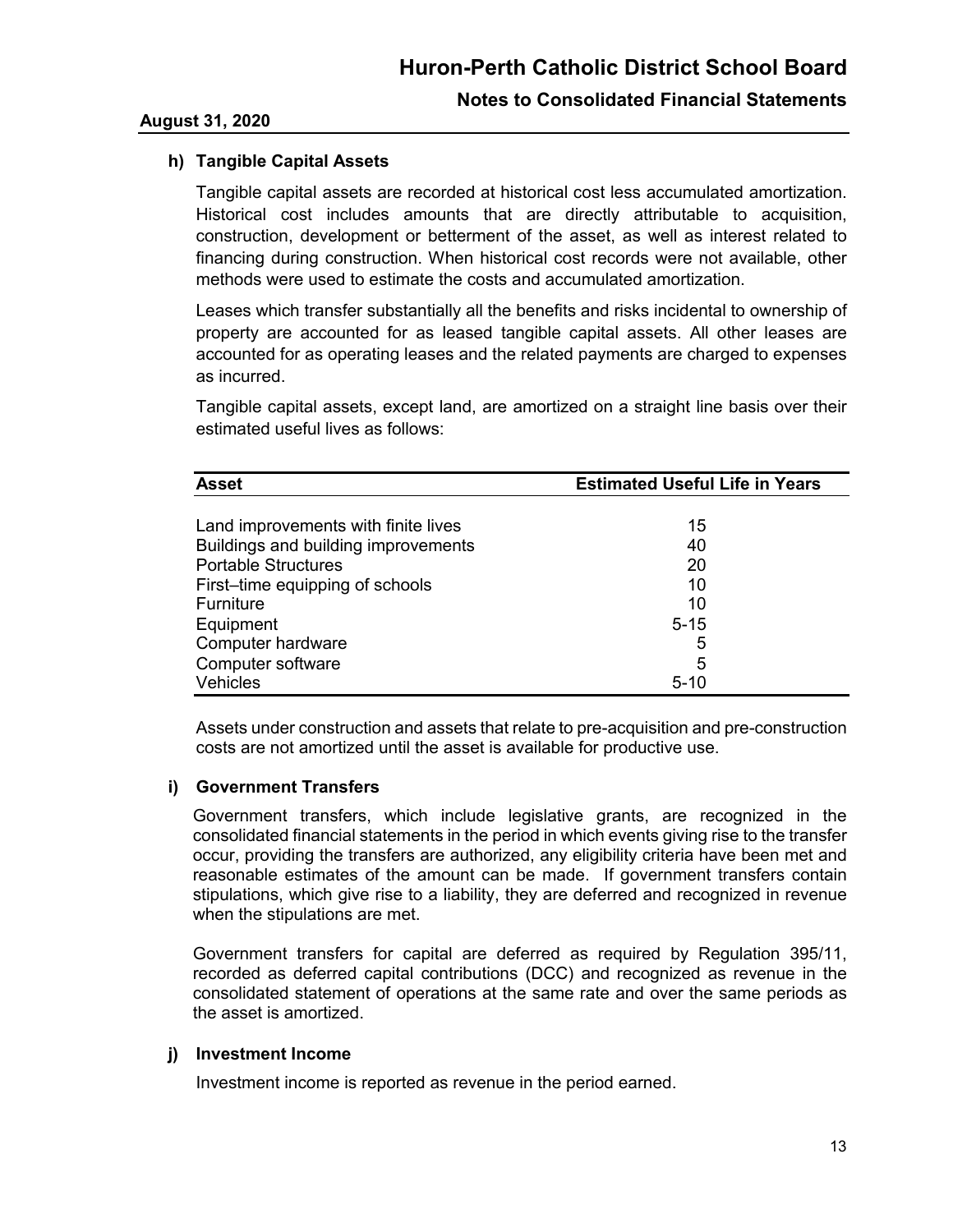## **Notes to Consolidated Financial Statements**

#### **August 31, 2020**

When required by the funding government or related Act, investment income earned on externally restricted funds such as pupil accommodation, education development charges and special education forms part of the respective deferred revenue balances.

## **k) Budget Figures**

Budget figures have been provided for comparison purposes and have been derived from the Revised Estimates budget approved by the Trustees. The budget approved by the Trustees is developed in accordance with the provincially mandated funding model for school boards and is used to manage program spending within the guidelines of the funding model. Prior years financial statements reflect Estimates budget figures. The change to Revised Estimates has been made to provide more relevant budget information.

### **l) Use of Estimates**

The preparation of consolidated financial statements in conformity with the basis of accounting described in Note 1a requires management to make estimates and assumptions that affect the reported amounts of assets and liabilities and disclosure of contingent assets and liabilities at the date of the consolidated financial statements, and the reported amounts of revenues and expenses during the year. Accounts subject to significant estimates include employee future benefits. Actual results could differ from these estimates.

#### **m) Property Tax Revenue**

Under Canadian Public Sector Accounting Standards, the entity that determines and sets the tax levy records the revenue in the financial statements, which in the case of the Board, is the Province of Ontario. As a result, property tax revenue received from the municipalities is recorded as part of Provincial Legislative Grants.

## **2. ACCOUNTS RECEIVABLE - GOVERNMENT OF ONTARIO**

The Province of Ontario replaced variable capital funding with a one-time debt support grant in 2009-10. The Huron-Perth Catholic District School Board received a one-time grant that recognizes capital debt as of August 31, 2010 that is supported by the existing capital programs. The Board receives this grant in cash over the remaining term of the existing capital debt instruments. The Board may also receive yearly capital grants to support capital programs which would be reflected in this account receivable.

The Board has an account receivable from the Province of Ontario of \$12,105,835 as at August 31, 2020 (2019 - \$9,562,638) with respect to capital grants.

The Ministry of Education introduced a cash management strategy effective September 1, 2018. As part of the strategy, the ministry delays part of the grant payment to school boards where the adjusted accumulated surplus and deferred revenue balances are in excess of certain criteria set out by the Ministry. The balance of delayed grant payments at August 31, 2020 is \$1,833,170 (2019 - \$1,507,150).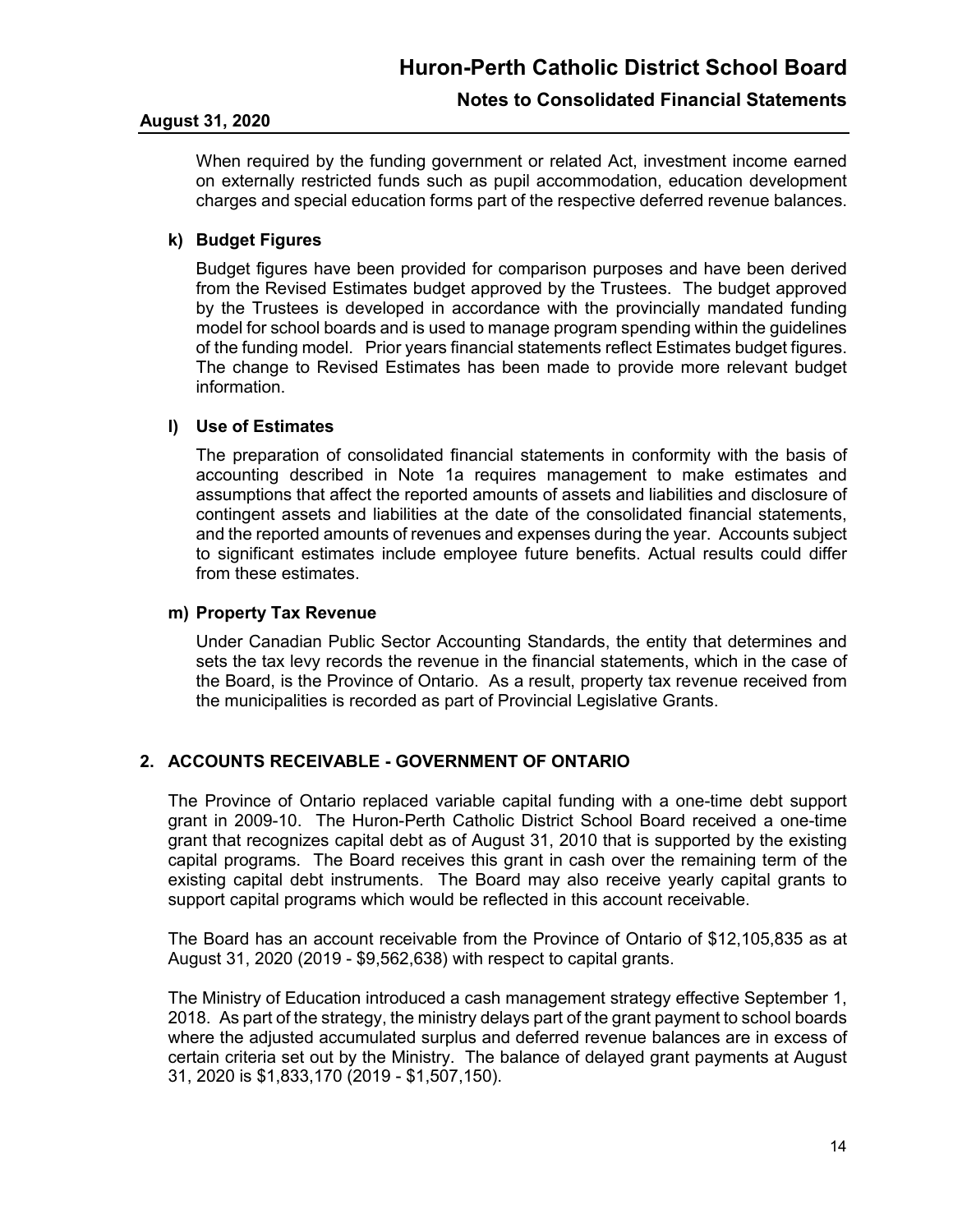#### **August 31, 2020**

## **3. ACCOUNTS RECEIVABLE – MUNICIPALITIES**

Due to the response to COVID-19, the Province of Ontario extended the deadlines for municipalities to pay Education Property Tax (EPT) amounts to the Board. This amount for the Board was \$1,297,019 and has been included in accounts receivable on the statement of financial position. This amount will be recovered fully by the Board in the following school year.

## **4. ACCOUNTS PAYABLE – GOVERNMENT OF ONTARIO**

Due to the response to COVID-19, the Province of Ontario extended the deadlines for municipalities to pay Education Property Tax (EPT) amounts to the Board. To mitigate the financial impact of this deferral, the Province adjusted its cash flow through the School Board Operating Grant in July 2020 to pay an additional amount equal to about 25% of the annual education property tax amount as forecasted by the Board in the 2019-20 Revised Estimates. This amount for the Board was \$2,036,707. This amount will be recovered by the Province in 2021.

## **5. DEFERRED REVENUE**

Revenues received and that have been set aside for specific purposes by legislation, regulation or agreement are included in deferred revenue and reported on the Consolidated Statement of Financial Position.

Deferred revenue set-aside for specific purposes by legislation, regulation or agreement as at August 31, 2020 is comprised of:

|                                              | <b>Balance as</b><br>at August<br>31, 2019 |    | <b>Externally</b><br><b>Restricted</b><br><b>Revenue</b><br><b>Received</b> | <b>Revenue</b><br>Recognized<br>in the Period | <b>Transfers to</b><br><b>Deferred</b><br>Capital<br><b>Contributions</b> | <b>Balance as</b><br>at August<br>31, 2020 |
|----------------------------------------------|--------------------------------------------|----|-----------------------------------------------------------------------------|-----------------------------------------------|---------------------------------------------------------------------------|--------------------------------------------|
| Legislative Grants,<br>Operating             | \$<br>897,493                              | \$ | 9,156,987                                                                   | \$<br>9,113,796                               | \$                                                                        | \$<br>940,684                              |
| Other Ministry of<br><b>Education Grants</b> | 148,273                                    |    | 905,144                                                                     | 1,045,704                                     |                                                                           | 7,713                                      |
| School Renewal                               | 124,328                                    |    | 861,660                                                                     | 81,475                                        | 415,922                                                                   | 488,591                                    |
| Temporary<br>Accommodation                   |                                            |    | 116,099                                                                     |                                               |                                                                           | 116,099                                    |
| Rural & Northern<br><b>Education Fund</b>    | 154,345                                    |    | 301,368                                                                     | 455,713                                       |                                                                           |                                            |
| <b>Total Deferred</b>                        |                                            |    |                                                                             |                                               |                                                                           |                                            |
| <b>Revenue</b>                               | \$1,324,439                                |    | \$11,341,258                                                                | \$10,696,688                                  | \$<br>415,922                                                             | \$1,553,087                                |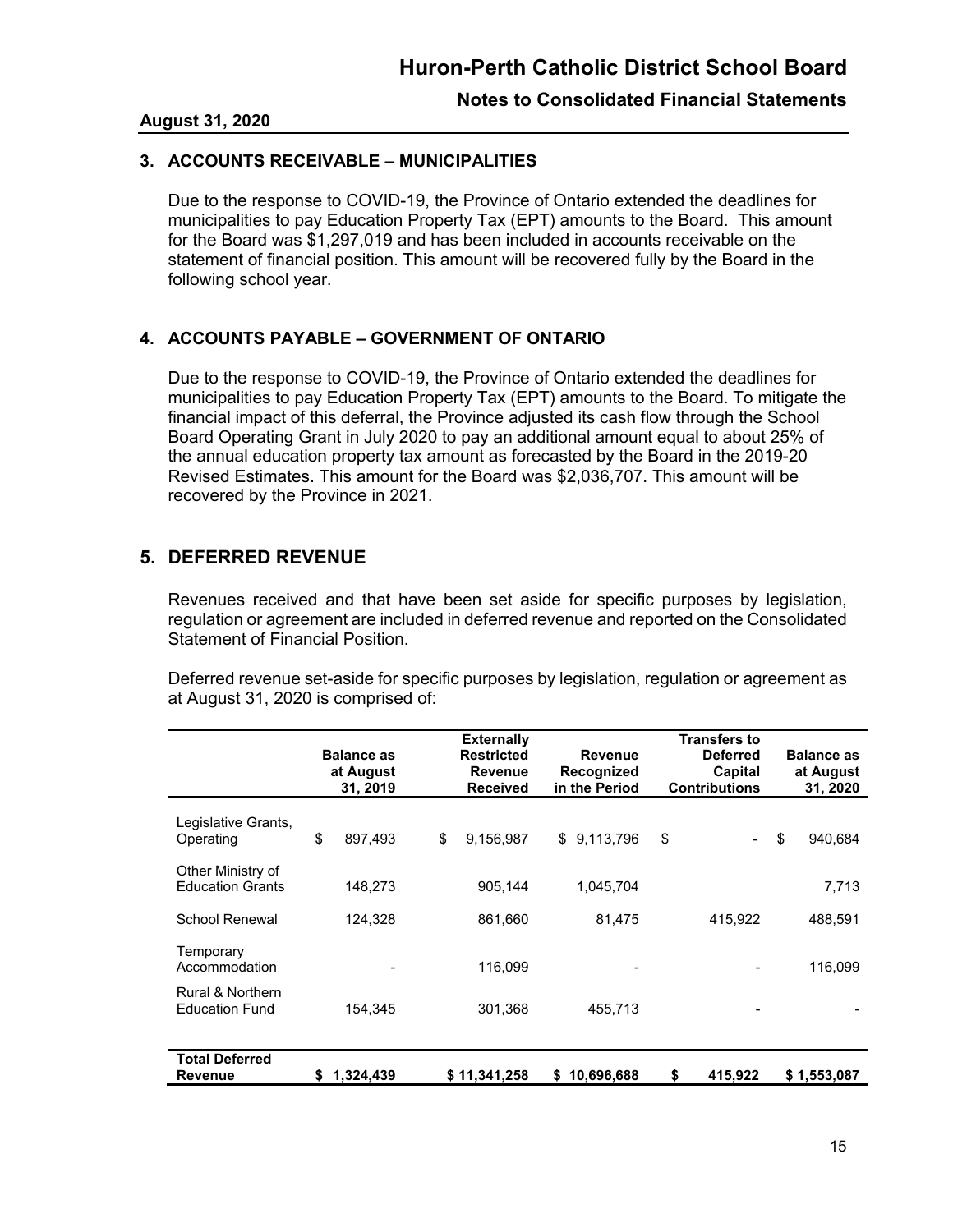## **Notes to Consolidated Financial Statements**

#### **August 31, 2020**

## **6. DEFERRED CAPITAL CONTRIBUTIONS**

Deferred capital contributions include grants and contributions received that are used for the acquisition of tangible capital assets in accordance with regulation 395/11 that have been expended by year end. The contributions are amortized into revenue over the life of the asset acquired.

|                                                             | 2020                     | 2019                     |
|-------------------------------------------------------------|--------------------------|--------------------------|
| Balance, beginning of year<br>Additions to deferred capital | 44,806,755               | 45,882,023               |
| contributions<br>Revenue recognized in the period           | 6,184,882<br>(3,277,365) | 1,987,612<br>(3,062,880) |
| Balance, end of year                                        | 47,714,272               | 44,806,755               |

## **7. RETIREMENT AND OTHER EMPLOYEE FUTURE BENEFITS**

| <b>Retirement and</b><br><b>Other Employee</b><br><b>Future Benefit</b><br><b>Liabilities</b> |                                      |                                                              | 2020                                                         | 2019                                                                |
|-----------------------------------------------------------------------------------------------|--------------------------------------|--------------------------------------------------------------|--------------------------------------------------------------|---------------------------------------------------------------------|
|                                                                                               | <b>Retirement</b><br><b>Benefits</b> | Other<br><b>Employee</b><br><b>Future</b><br><b>Benefits</b> | Total<br><b>Employee</b><br><b>Future</b><br><b>Benefits</b> | <b>Total</b><br><b>Employee</b><br><b>Future</b><br><b>Benefits</b> |
| <b>Accrued Employee</b><br><b>Future Benefit</b><br><b>Obligations at August 31</b>           | \$<br>1,887,514                      | 782,771<br>\$                                                | \$<br>2,670,285                                              | 2,539,916<br>\$                                                     |
| Unamortized Actuarial<br>Losses at August 31                                                  | (228, 312)                           | $\overline{\phantom{a}}$                                     | (228, 312)                                                   | (201, 457)                                                          |
| <b>Employee Future</b><br><b>Benefits Liability</b><br>at August 31                           | 1,659,202<br>\$                      | 782,771<br>S.                                                | \$2,441,973                                                  | \$2,338,459                                                         |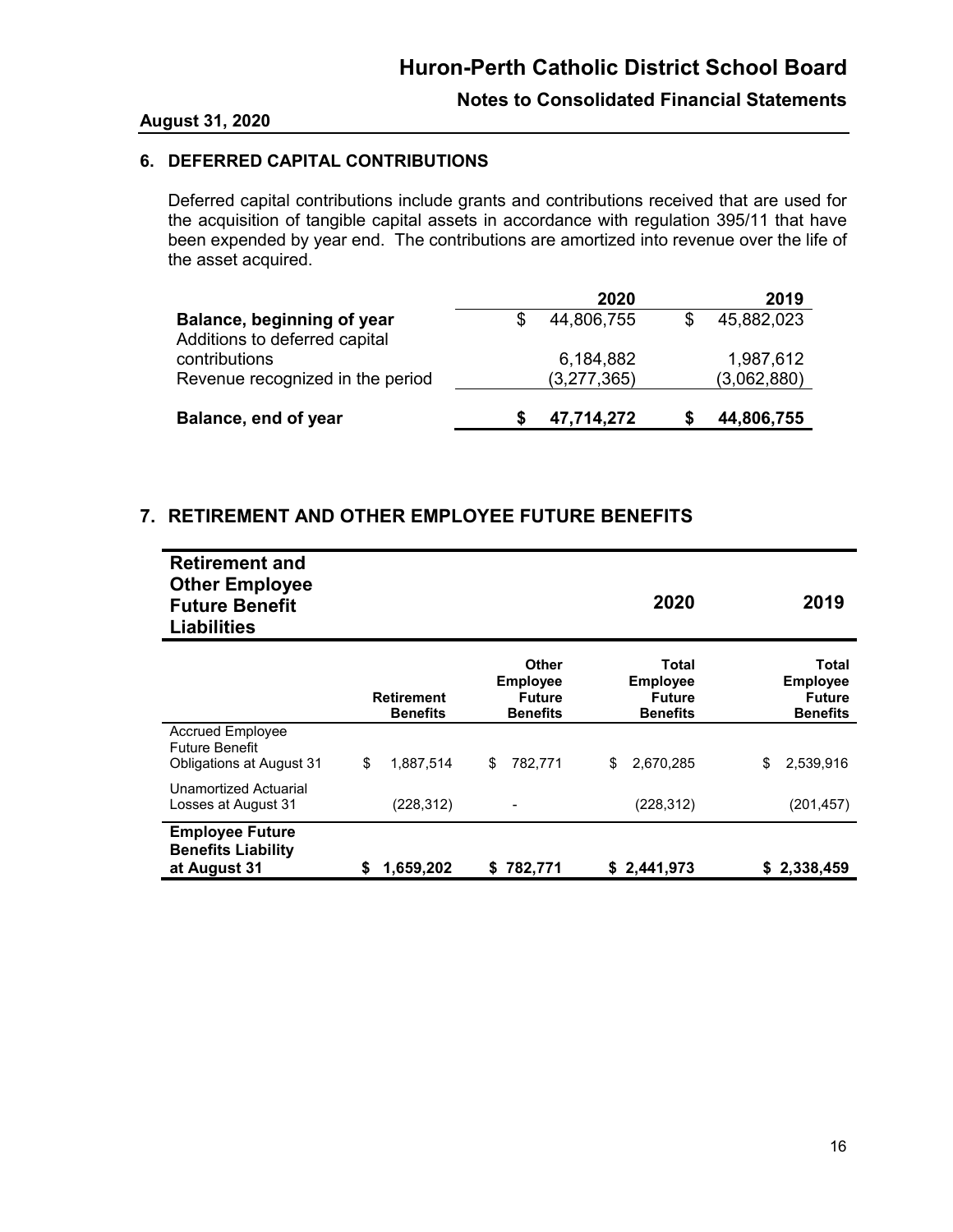| <b>Notes to Consolidated Financial Statements</b> |  |
|---------------------------------------------------|--|
|---------------------------------------------------|--|

| <b>Retirement and</b><br><b>Other Employee</b><br><b>Future Benefit</b><br><b>Expenses</b> |                                      |        |                                                              |           |                                                              | 2020    |    | 2019                                                                |
|--------------------------------------------------------------------------------------------|--------------------------------------|--------|--------------------------------------------------------------|-----------|--------------------------------------------------------------|---------|----|---------------------------------------------------------------------|
|                                                                                            | <b>Retirement</b><br><b>Benefits</b> |        | Other<br><b>Employee</b><br><b>Future</b><br><b>Benefits</b> |           | Total<br><b>Employee</b><br><b>Future</b><br><b>Benefits</b> |         |    | <b>Total</b><br><b>Employee</b><br><b>Future</b><br><b>Benefits</b> |
| <b>Current Year Benefit Cost</b>                                                           | \$                                   |        | \$                                                           | 450,303   | \$                                                           | 450,303 | \$ | 209,817                                                             |
| Interest on Accrued Benefit<br>Obligation                                                  |                                      | 37,958 |                                                              | 12,283    |                                                              | 50,241  |    | 69,350                                                              |
| Recognized Actuarial<br>(Gains)/Losses                                                     |                                      | 32,442 |                                                              | (22, 380) |                                                              | 10,062  |    | 5,881                                                               |
| <b>Employee Future Benefits</b><br>Expenses <sup>1</sup>                                   | \$                                   | 70,400 | S                                                            | 440.206   | \$                                                           | 510,606 | S  | 258,048                                                             |

<sup>1</sup>Excluding pension contributions to the Ontario Municipal Employees Retirement System, a multi-employer pension plan, described below.

## **Actuarial Assumptions**

The accrued benefit obligations for employee future benefit plans as at August 31, 2020 are based on actuarial assumptions of future events determined for accounting purposes as at August 31, 2020 and based on updated average daily salary and banked sick days as at August 31, 2020. These valuations take into account the plan changes outlined above and the economic assumptions used in these valuations are the Board's best estimates of expected rates of:

|                                         | 2020  | 2019     |
|-----------------------------------------|-------|----------|
| Inflation                               |       |          |
| <b>Retirement Gratuity</b>              | 1.50% | 1.50%    |
| <b>Other Future Employee Benefits</b>   | 2.00% | 2.00%    |
| Wage and Salary Escalation              |       |          |
| <b>Retirement Gratuity</b>              | 0.00% | $0.00\%$ |
| <b>Other Future Employee Benefits</b>   | 2.00% | 2.00%    |
| Discount on Accrued Benefit Obligations |       |          |
| <b>Retirement Gratuity</b>              | 1.40% | 2.00%    |
| <b>Other Future Employee Benefits</b>   | 1.40% | 2.00%    |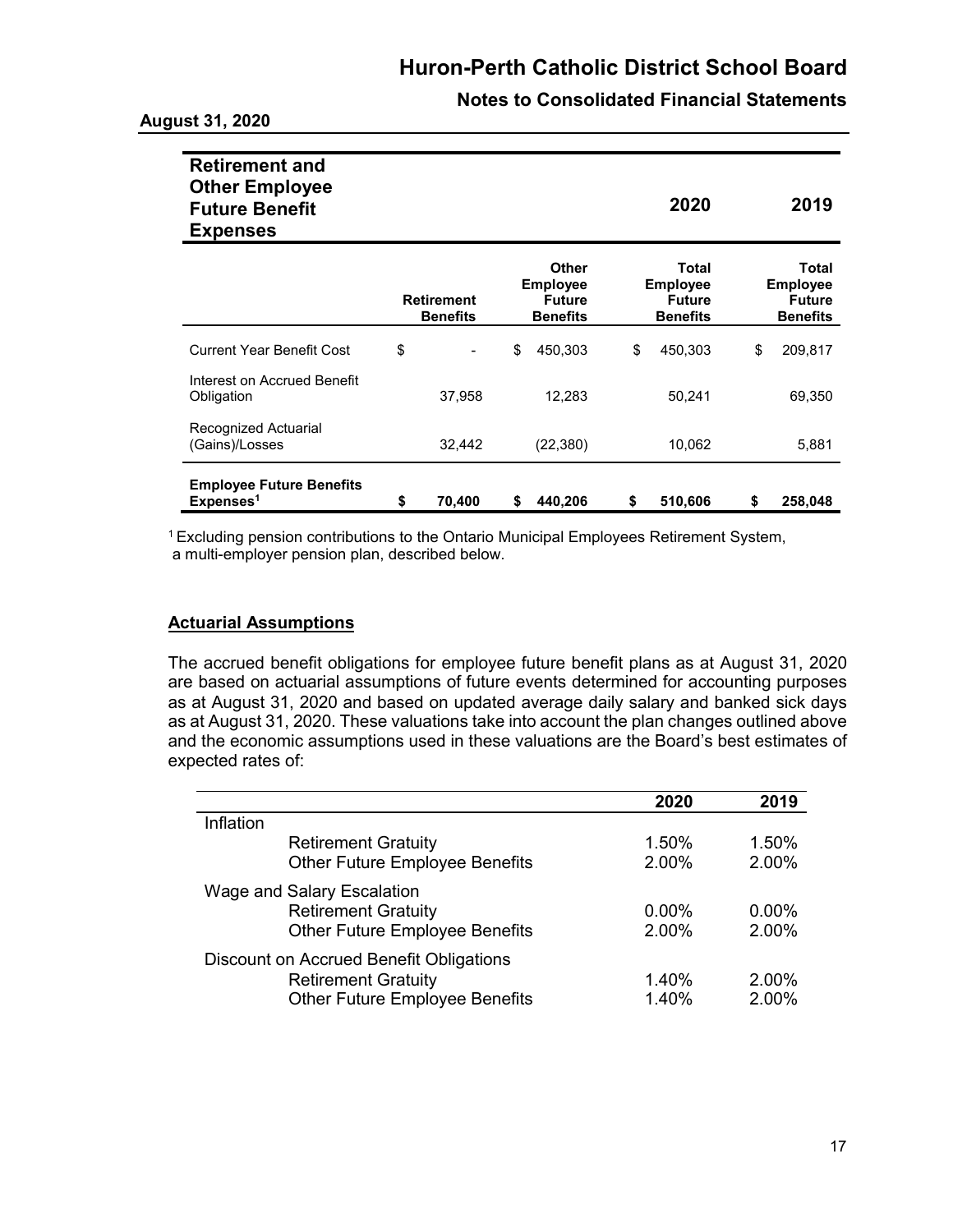## **Notes to Consolidated Financial Statements**

### **Retirement Benefits**

(i) Ontario Teacher's Pension Plan

Teachers and related employee groups are eligible to be members of Ontario Teacher's Pension Plan. Employer contributions for these employees are provided directly by the Province of Ontario. The pension costs and obligations related to this plan are a direct responsibility of the Province. Accordingly, no costs or liabilities related to this plan are included in the Board's consolidated financial statements.

(ii) Ontario Municipal Employees Retirement System

All non-teaching employees of the Board are eligible to be members of the Ontario Municipal Employees Retirement System (OMERS), a multi-employer pension plan. The plan provides defined pension benefits to employees based on their length of service and rates of pay. The Board contributions equal the employee contributions to the plan. During the year ended August 31, 2020, the Board contributed \$849,223 (2019 - \$799,405) to the plan. As this is a multi-employer pension plan, these contributions are the Board's pension benefit expenses. No pension liability for this type of plan is included in the Board's consolidated financial statements.

As at December 31, 2019, the OMERS plan was in a deficit of \$3.4 billion (2018 - \$4.2 billion), which will be addressed through temporary contribution rate increases and if needed, benefit reductions. The multiemployer plan is valued on a current market basis for all plan assets. The project benefit method prorated on services was used for the actuarial valuation.

(iii) Retirement Gratuities

The Board provides retirement gratuities to certain groups of employees hired prior to specified dates. The Board provides these benefits through an unfunded defined benefit plan. The benefit costs and liabilities related to this plan are included in the Board's consolidated financial statements. The amount of the gratuities payable to eligible employees at retirement is based on their salary, accumulated sick days, and years of service up to August 31, 2012.

#### **Other Employee Future Benefits**

(i) Workplace Safety and Insurance Board Obligations

The Board is a Schedule 2 employer under the Workplace Safety and Insurance Act and, as such, assumes responsibility for the payment of all claims to its injured workers under the Act. The Board does not fund these obligations in advance of payments made under the Act. The benefit costs and liabilities related to this plan are included in the Board's consolidated financial statements. School boards are required to provide salary top-up to a maximum of 4.5 years for employees receiving payments from the Workplace Safety and Insurance Board, where the collective agreement negotiated prior to 2012 included such a provision. As at August 31, 2020 the Board has established an internal reserve for WSIB obligations amounting to \$400,000 (2019 - \$400,000).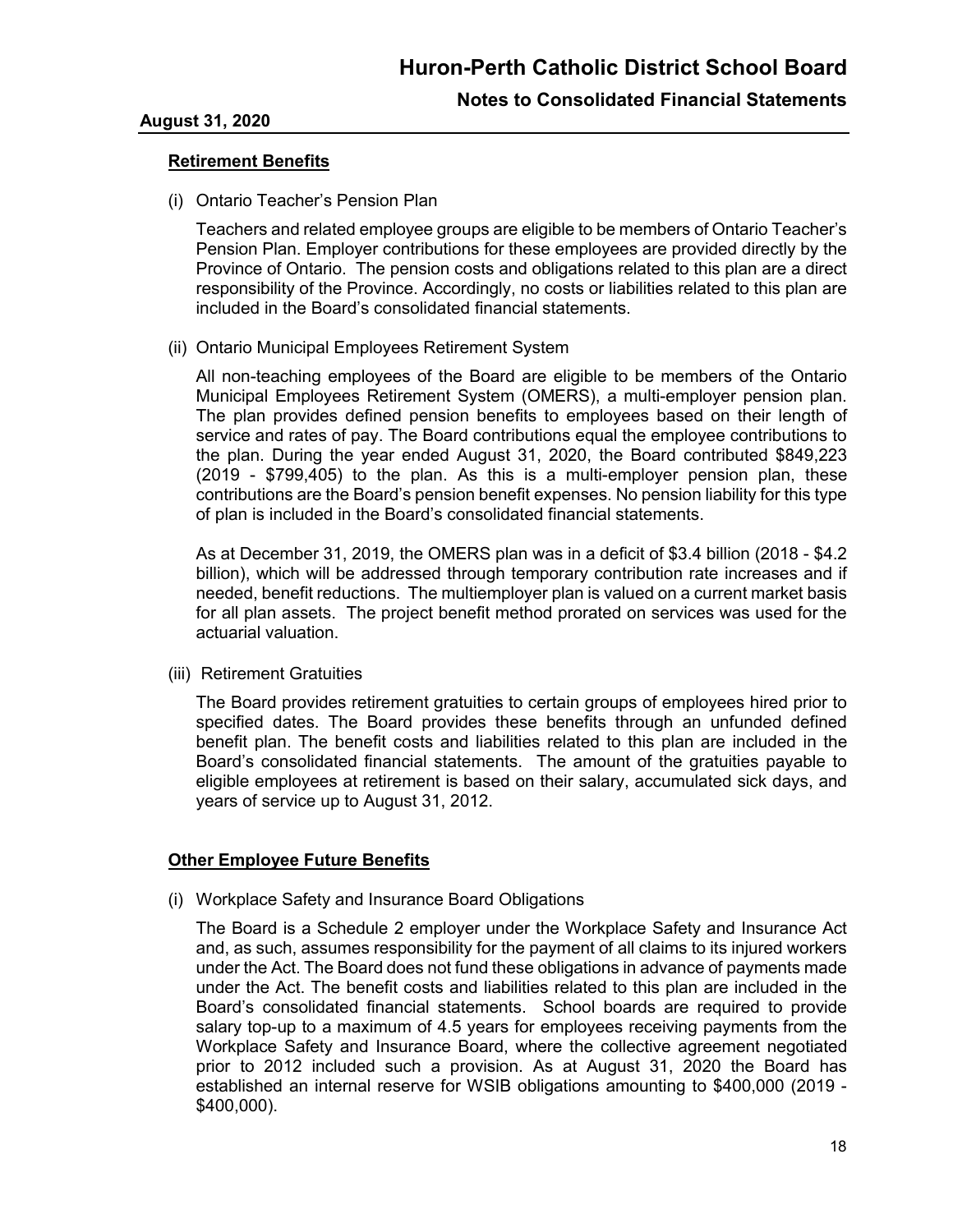#### (ii) Sick Leave Top-Up Benefits

A maximum of eleven unused sick leave days from the current year may be carried forward into the following year only, to be used to top-up salary for illnesses paid through the short-term leave and disability plan in that year. The benefit costs expensed in the financial statements are \$40,721 (2019 – \$35,748).

For accounting purposes, the valuation of the accrued benefit obligation for the sick leave top-up is based on actuarial valuation about future events determined as at August 31, 2020 and is based on the average daily salary and banked sick days of employees as at August 31, 2020.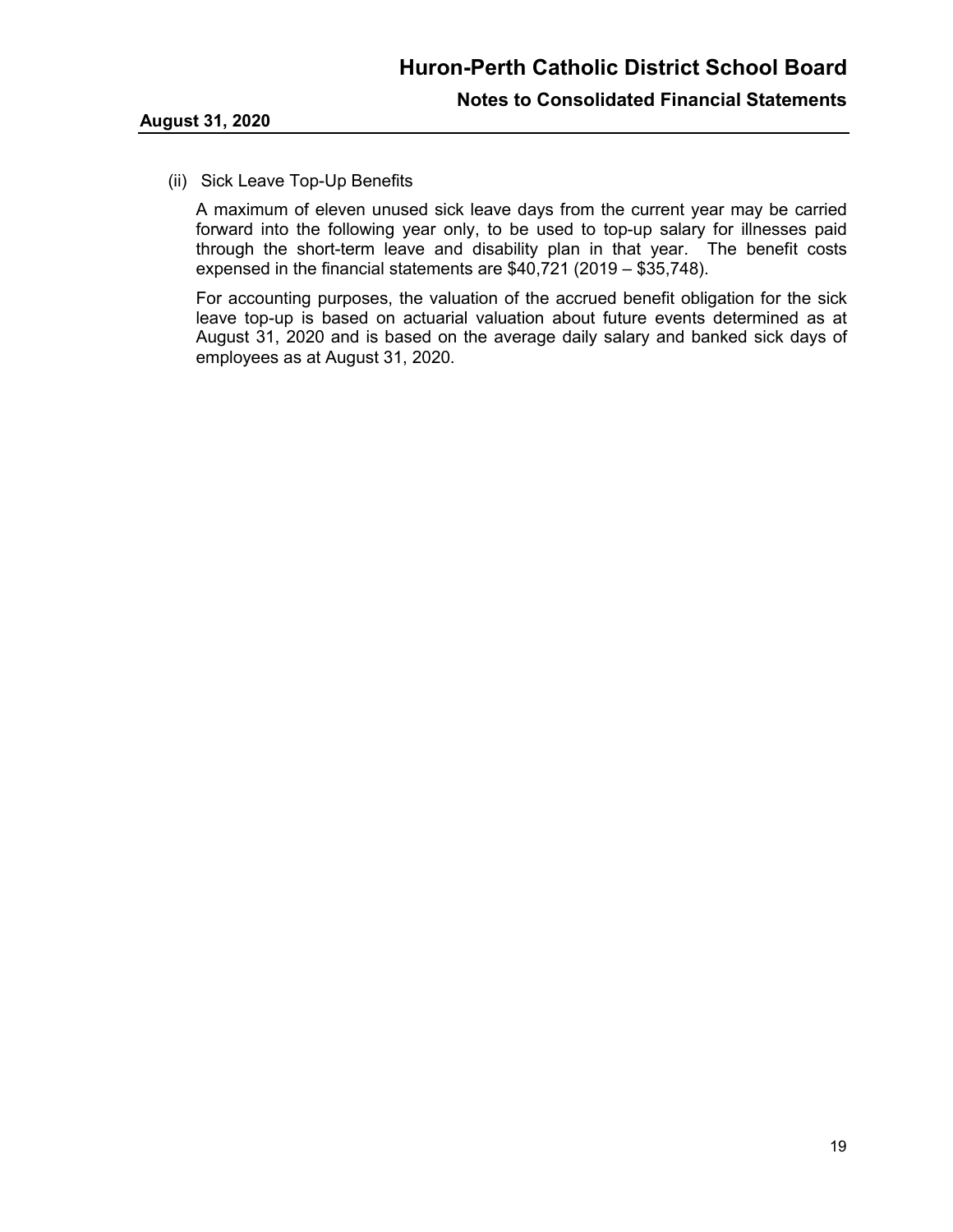## **8. NET LONG TERM DEBT**

Net long-term debt reported on the Consolidated Statement of Financial Position comprises the following:

|                                                                                                                                                                                 | 2020            | 2019            |
|---------------------------------------------------------------------------------------------------------------------------------------------------------------------------------|-----------------|-----------------|
| BNY Mellon Trust Company, repayable in semi-annual<br>payments of \$118,157 including interest at 5.80%,<br>calculated semi-annually not in advance, due<br>November 2028       | \$<br>1,568,268 | \$<br>1,707,535 |
| BNY Mellon Trust Company, repayable in semi-annual<br>payments of \$184,898 including interest at 5.483%,<br>calculated semi-annually not in advance, due<br>November 2029      | 2,710,077       | 2,922,505       |
| Ontario Financing Authority, repayable in semi-annual<br>payments of \$37,797 including interest at 4.56%,<br>calculated semi-annually not in advance, due<br>November 2031     | 670,726         | 714,242         |
| Ontario Financing Authority, repayable in semi-annual<br>payments of \$33,463 including interest at 4.90%,<br>calculated semi-annually not in advance, due<br><b>March 2033</b> | 630,675         | 665,415         |
| Ontario Financing Authority, repayable in semi-annual<br>payments of \$123,471 including interest at 5.047%,<br>calculated semi-annually not in advance, due<br>November 2034   | 2,517,751       | 2,633,233       |
| Ontario Financing Authority, repayable in semi-annual<br>payments of \$31,318 including interest at 5.232%,<br>calculated semi-annually not in advance, due April 2035          | 642,840         | 670,742         |
|                                                                                                                                                                                 | \$8,740,337     | \$9,313,672     |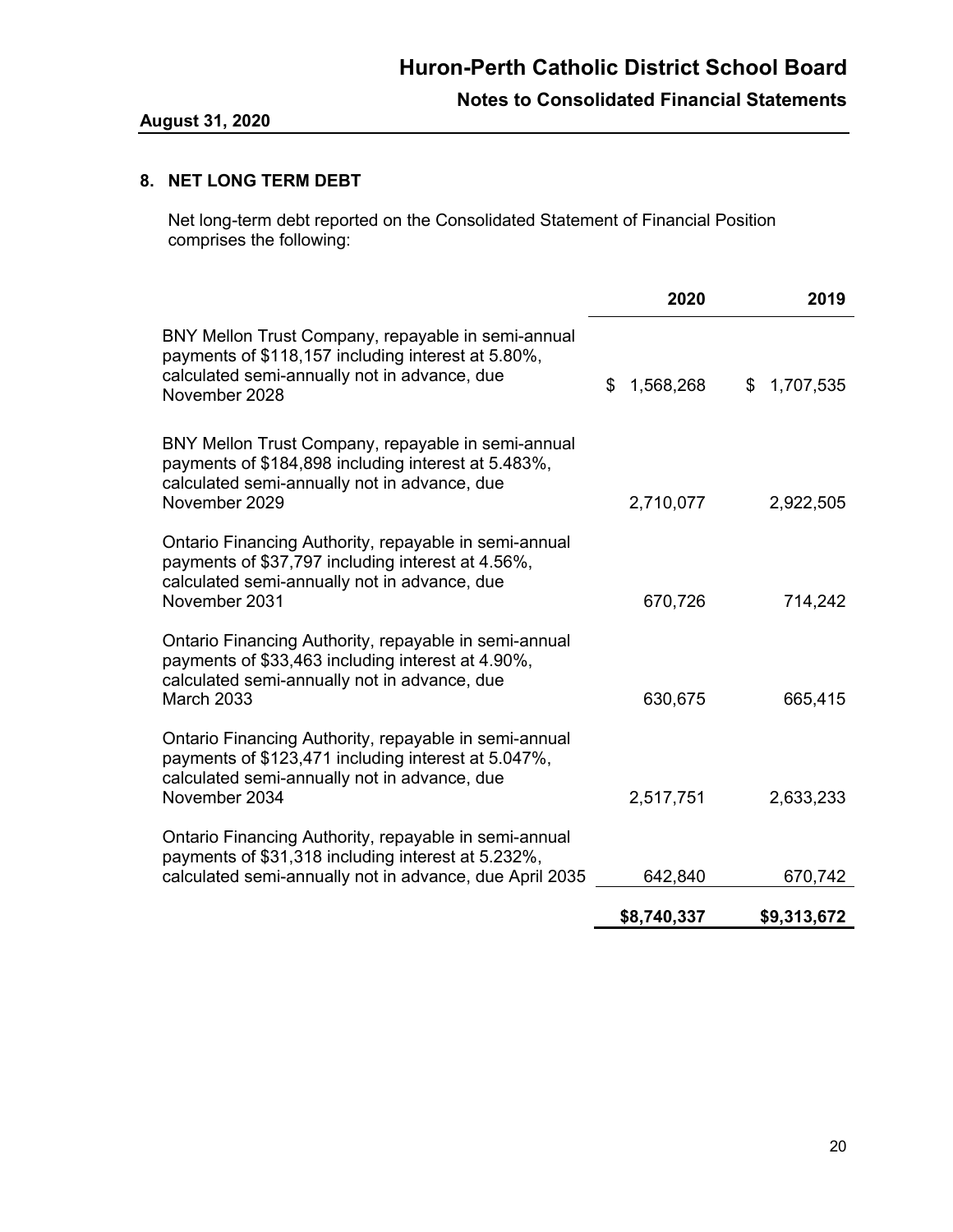**Notes to Consolidated Financial Statements**

Principal and interest payments relating to long-term debt of \$8,740,337 outstanding as at August 31, 2020 are due as follows:

|                          | <b>Principal</b><br><b>Repayments</b> | <b>Interest</b> | <b>Total Future</b><br><b>Payment by Year</b> |
|--------------------------|---------------------------------------|-----------------|-----------------------------------------------|
| 2021                     | 604,448                               | 453,759         | 1,058,207                                     |
| 2022                     | 637,257                               | 420,950         | 1,058,207                                     |
| 2023                     | 671,855                               | 386,352         | 1,058,207                                     |
| 2024                     | 708.341                               | 349,866         | 1,058,207                                     |
| 2025                     | 746,819                               | 311,389         | 1,058,208                                     |
| Thereafter               | 5,371,617                             | 1,099,071       | 6,470,688                                     |
| <b>Future Year Total</b> | 8,740,337<br>\$                       | 3,021,387<br>S  | 11,761,724<br>S                               |

## **9. TEMPORARY BORROWING**

The Board had established the following credit facilities to address operating requirements or to bridge capital expenditures:

Demand operating line of credit with a limit of \$3,000,000 at an interest rate of prime minus 0.25%. As at August 31, 2020 the Board was not using this credit facility.

Demand bridge loan with a limit of \$3,937,720 at an interest rate of prime minus 0.50%, for the purpose of providing interim funding under capital programs including Capital Priorities, Child Care and EarlyON. Draws occur as capital expenses are incurred and repayments as funds are received from the province. As at August 31, 2020 the balance of this loan was \$656,721.

## **10. ONTARIO SCHOOL BOARD INSURANCE EXCHANGE (OSBIE)**

The School Board is a member of the Ontario School Board Insurance Exchange (OSBIE), a reciprocal insurance company licensed under the Insurance Act. OSBIE insures general public liability, property damage and certain other risks. Liability insurance is available to a maximum of \$27,000,000 per occurrence.

The ultimate premiums over a five-year period are based on the reciprocal's and the Board's actual claims experience. Periodically, the Board may receive a refund or be asked to pay an additional premium based on its pro rata share of claims experience. The current five-year term expires December 31, 2021.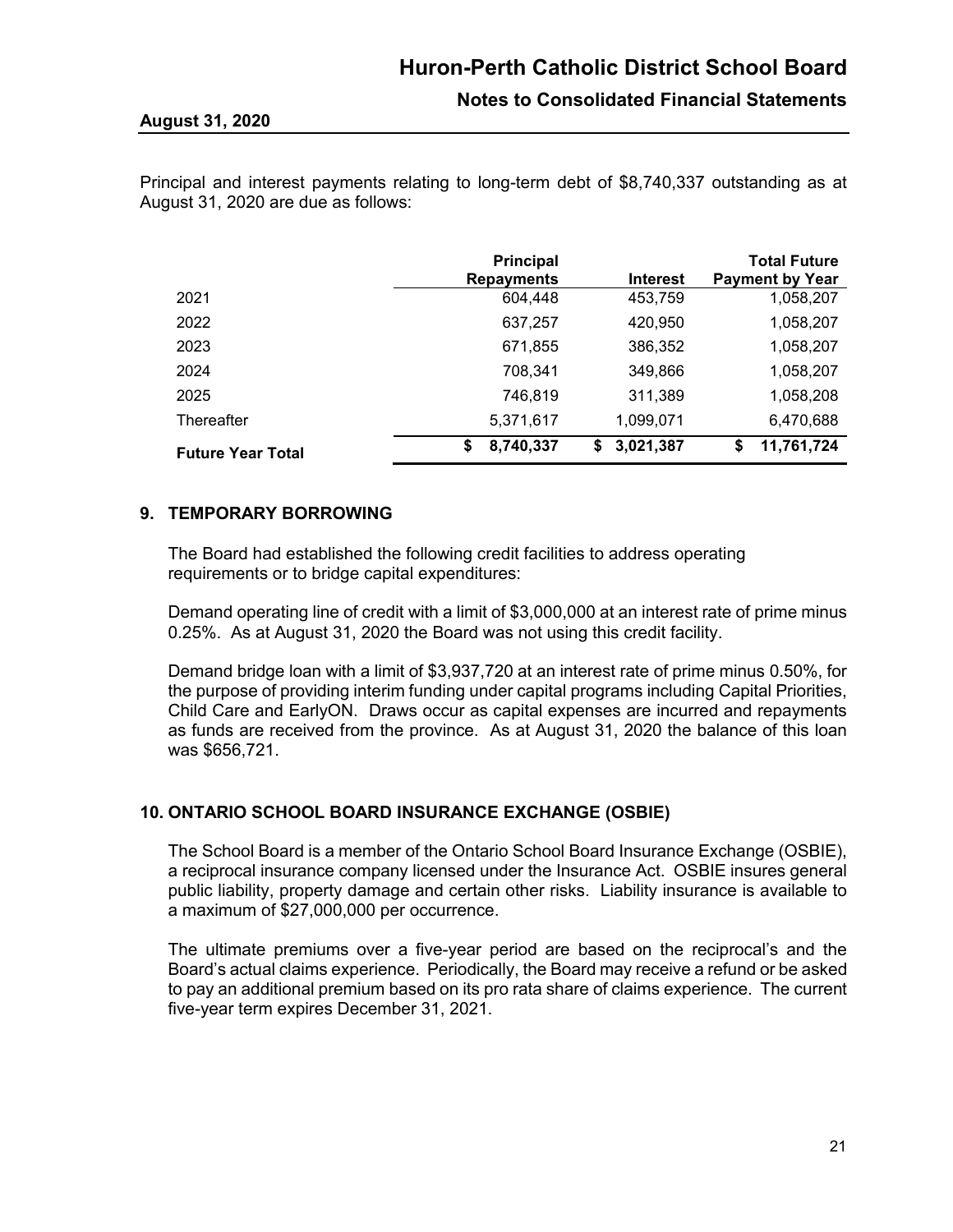## **Notes to Consolidated Financial Statements**

### **August 31, 2020**

## **11. DEBT CHARGES AND CAPITAL LOAN INTEREST**

|                                                                                           | 2020      | 2019      |
|-------------------------------------------------------------------------------------------|-----------|-----------|
| Principal payments on long-term liabilities                                               | 573,336   | 543,831   |
| Interest payments on long-term liabilities<br>Interest payments on temporary financing of | 475,962   | 505,928   |
| capital projects                                                                          | 12,606    |           |
|                                                                                           | 1,061,904 | 1,049,759 |

## **12. ACCUMULATED SURPLUS**

Accumulated surplus consists of the following:

|                                                              | 2020            | 2019            |
|--------------------------------------------------------------|-----------------|-----------------|
| <b>Available for Compliance - Unappropriated</b>             |                 |                 |
| Accumulated operating surplus                                | \$<br>2,634,605 | \$<br>2,622,490 |
| <b>Available for Compliance - Internally</b><br>Appropriated |                 |                 |
| Retirement gratuities                                        | 457,516         | 457,516         |
| <b>WSIB</b>                                                  | 400,000         | 400,000         |
| School budget surplus                                        | 226,232         | 59,185          |
| Board projects                                               | 893,905         | 963,370         |
| <b>OFSAA</b>                                                 | 83,540          | 83,540          |
| <b>Local Priorities</b>                                      |                 | 2,371           |
| Sinking fund interest                                        | 73,176          | 77,480          |
| <b>Total Internally Appropriated</b>                         | \$2,134,369     | \$2,043,462     |
| <b>Unavailable for Compliance</b>                            |                 |                 |
| Revenues recognized for land                                 | \$1,131,384     | \$1,131,384     |
| School-generated funds                                       | 563,225         | 596,825         |
| Interest to be accrued                                       | (134, 141)      | (143, 051)      |
| Employee future benefits                                     | (580, 441)      | (864, 400)      |
| <b>Total Externally Appropriated</b>                         | \$980,027       | \$720,758       |
| <b>Total Accumulated Surplus</b>                             | \$5,749,001     | \$5,386,710     |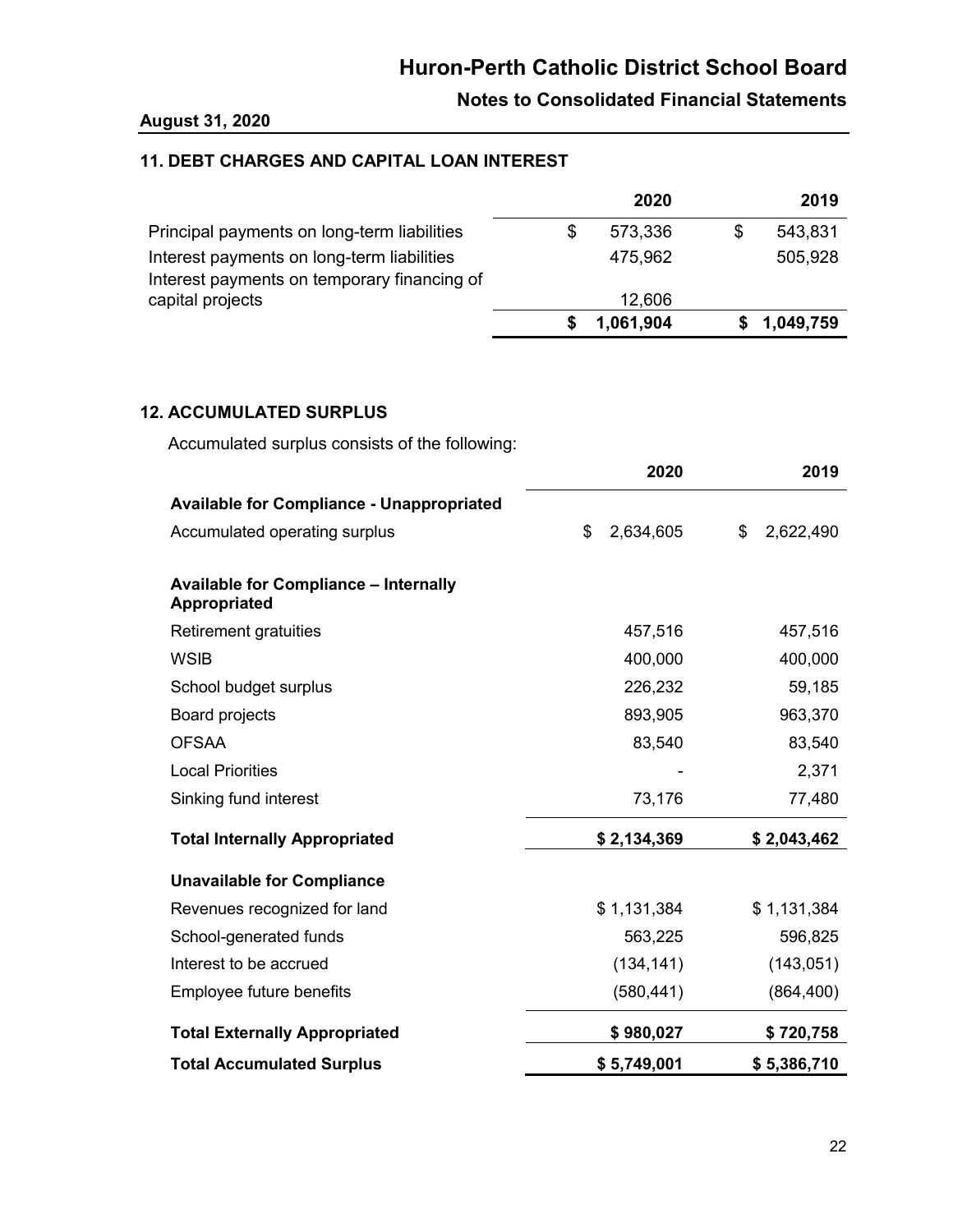## **August 31, 2020**

## **13. PROVINCIAL LEGISLATIVE GRANT**

The following is a summary of the Provincial Legislative Revenue:

|                           | <b>Budget</b> |              |              |
|---------------------------|---------------|--------------|--------------|
|                           | 2020          | 2020         | 2019         |
| Local Taxation            | 8,146,831     | 8,132,666    | 8,085,347    |
| General Legislative Grant | 55,445,196    | 52,007,930   | 53,665,689   |
|                           | 63,592,027    | \$60,140,596 | \$61,751,036 |

## **14. PROVINCIAL GRANTS – OTHER**

The following is a summary of the Provincial Grants Revenue:

|                          | <b>Budget</b><br>2020 | 2020        | 2019        |
|--------------------------|-----------------------|-------------|-------------|
| Educational Program -    |                       |             |             |
| Other (PPF)              | 867,665               | \$1,045,704 | \$1,031,940 |
| <b>Government Entity</b> |                       |             |             |
| Reporting                | 106,996               | 121,204     | 95,536      |
| Other                    | 366,701               | 65,271      | 50,237      |
|                          | 1,341,362             | 1,232,179   | 1,177,713   |

## **15. EXPENSES BY OBJECT**

The following is a summary of the expenses reported on the Consolidated Statement of Operations by object:

|                            | <b>Budget</b> |              |                  |
|----------------------------|---------------|--------------|------------------|
|                            | 2020          | 2020         | 2019             |
| <b>Current Expenses</b>    |               |              |                  |
| Salary and Wages           | \$43,237,263  | \$42,068,939 | \$42,924,338     |
| <b>Employee Benefits</b>   | 7,249,394     | 7,130,481    | 6,891,007        |
| <b>Staff Development</b>   | 373,591       | 173,727      | 360,993          |
| Supplies and               |               |              |                  |
| <b>Services</b>            | 9,039,977     | 6,005,007    | 7,117,455        |
| Interest                   | 475,962       | 475,962      | 505,928          |
| <b>Rental Expenditures</b> | 82,437        | 85,221       | 44,059           |
| <b>Fees and Contract</b>   |               |              |                  |
| <b>Services</b>            | 6,640,376     | 6,100,722    | 6,350,426        |
| Other                      | 49,600        | 215,100      | 257,253          |
| Amortization of            |               |              |                  |
| <b>Tangible Capital</b>    |               |              |                  |
| <b>Assets</b>              | 3,287,243     | 3,378,911    | 3,137,021        |
|                            | 70,435,843    | \$65,634,070 | 67,588,480<br>S. |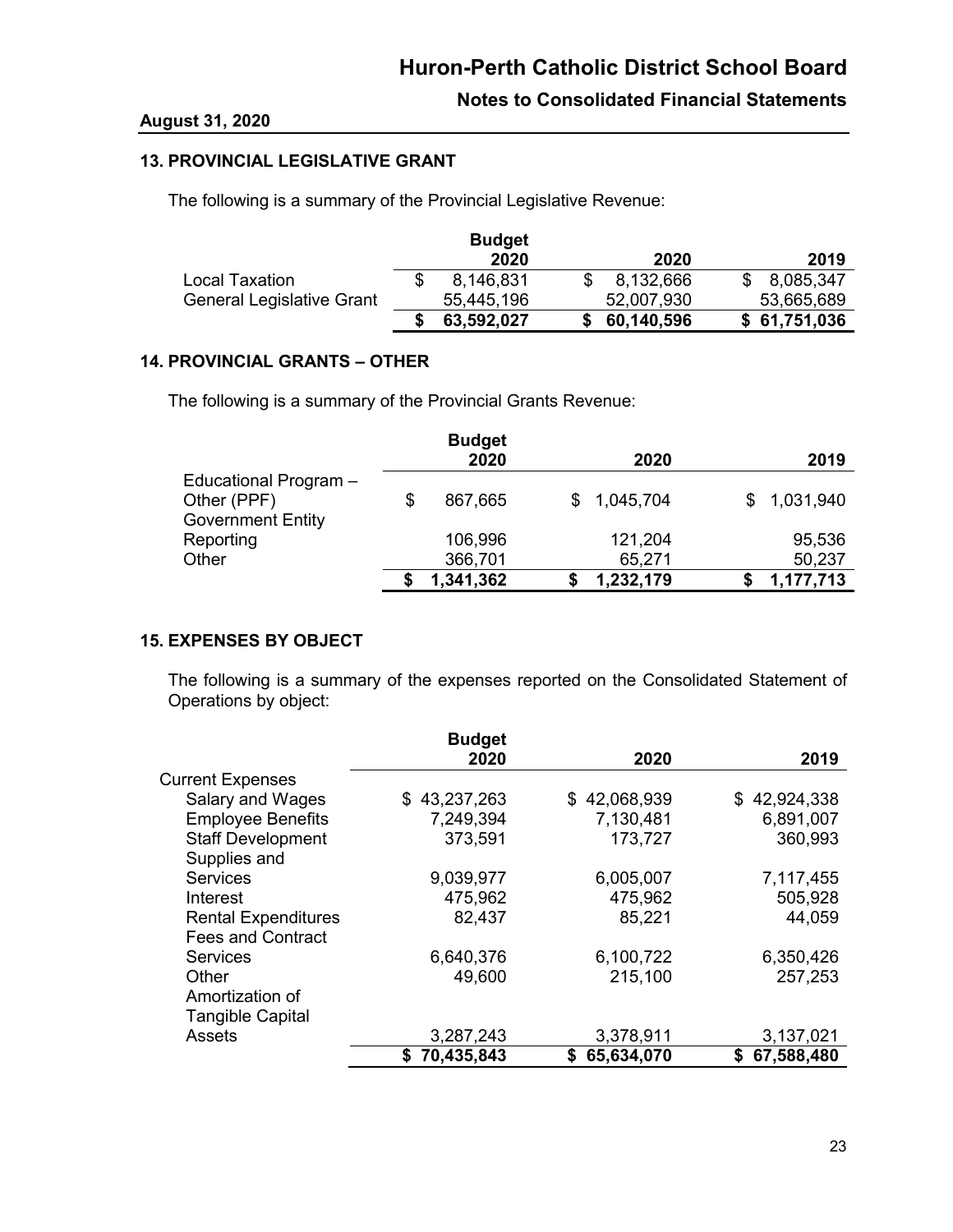**Notes to Consolidated Financial Statements**

## **August 31, 2020**

#### **16. TANGIBLE CAPITAL ASSETS**

|                               | Cost                            |                                             |                          |                                      |                                 | <b>Accumulated Amortization</b> |                                              |                               |                    | <b>Net Book Value</b> |  |
|-------------------------------|---------------------------------|---------------------------------------------|--------------------------|--------------------------------------|---------------------------------|---------------------------------|----------------------------------------------|-------------------------------|--------------------|-----------------------|--|
|                               | Opening<br>September<br>1, 2019 | <b>Additions</b><br>and<br><b>Transfers</b> | <b>Disposals</b>         | <b>Closing</b><br>August 31,<br>2020 | Opening<br>September 1,<br>2019 | Amortization                    | Disposals,<br>Write-offs,<br>Adjustment<br>s | Closing<br>August 31,<br>2020 | August 31,<br>2020 | August 31,<br>2019    |  |
| Land                          | \$1,131,384                     | \$                                          | \$                       | \$1,131,384                          | \$                              | \$                              | \$                                           | \$                            | \$1,131,384        | \$1,131,384           |  |
| Land<br>Improvements          | 2,131,955                       | 24,274                                      | (823, 174)               | 1,333,054                            | 1,161,219                       | 141,536                         | (823, 174)                                   | 479,581                       | 853,473            | 970,736               |  |
| <b>Buildings</b>              | 75,252,741                      | 2,251,450                                   | $\overline{\phantom{a}}$ | 77,504,191                           | 32,186,105                      | 2,661,652                       | $\overline{\phantom{a}}$                     | 34,847,757                    | 42,656,434         | 43,066,636            |  |
| Portable<br><b>Structures</b> | 485,908                         |                                             |                          | 485,908                              | 35,836                          | 24,879                          | $\overline{\phantom{a}}$                     | 60,715                        | 425,193            | 450,072               |  |
| Construction<br>in Progress   | 269,155                         | 2,620,104                                   | ٠                        | 2,889,259                            |                                 |                                 |                                              |                               | 2,889,259          | 269,155               |  |
| First time<br>equipping       | 578,472                         | 9,486                                       | ٠                        | 587,958                              | 356,640                         | 58,322                          | $\blacksquare$                               | 414,962                       | 172,996            | 221,832               |  |
| Furniture                     | 53,141                          |                                             | $\overline{\phantom{a}}$ | 53.141                               | 28,526                          | 5313                            |                                              | 33,839                        | 19,302             | 24,615                |  |
| Equipment $-$<br>15 years     | 46,822                          |                                             |                          | 46,822                               | 15,334                          | 3122                            | $\overline{\phantom{0}}$                     | 18,456                        | 28,366             | 31,488                |  |
| Equipment $-$<br>10 years     | 287,740                         | 18,412                                      | (15, 494)                | 290,658                              | 130,697                         | 28,920                          | (15, 494)                                    | 144,123                       | 146,535            | 157,043               |  |
| Equipment $-$<br>5 years      | 69,798                          | 248,059                                     |                          | 317,857                              | 36,582                          | 38,766                          | $\blacksquare$                               | 75,348                        | 242,509            | 33,216                |  |
| Computer<br>Hardware          | 1,774,774                       | 939,455                                     | (615, 987)               | 2,098,243                            | 987,058                         | 387,301                         | (615, 987)                                   | 758,372                       | 1,339,871          | 787,716               |  |
| Computer<br>Software          | 105,540                         | 51,693                                      | $\blacksquare$           | 157,233                              | 53,805                          | 26,277                          | $\overline{\phantom{0}}$                     | 80,082                        | 77,151             | 51,735                |  |
| Vehicle                       | $\overline{\phantom{a}}$        | 28,233                                      |                          | 28,233                               | $\blacksquare$                  | 2,823                           |                                              | 2,823                         | 25,410             |                       |  |
| <b>TOTAL</b>                  | \$82,187,430                    | \$6,191,166                                 | (\$1,454,655)            | \$86,923,941                         | \$34,991,802                    | \$3,378,911                     | (\$1,454,655)                                | \$36,916,058                  | \$50,007,883       | \$47,195,628          |  |

## **Assets under Construction**

Assets under construction having a value of \$2,889,259 (2019 - \$269,155) have not been amortized. Amortization of these assets will commence when the asset is put into service.